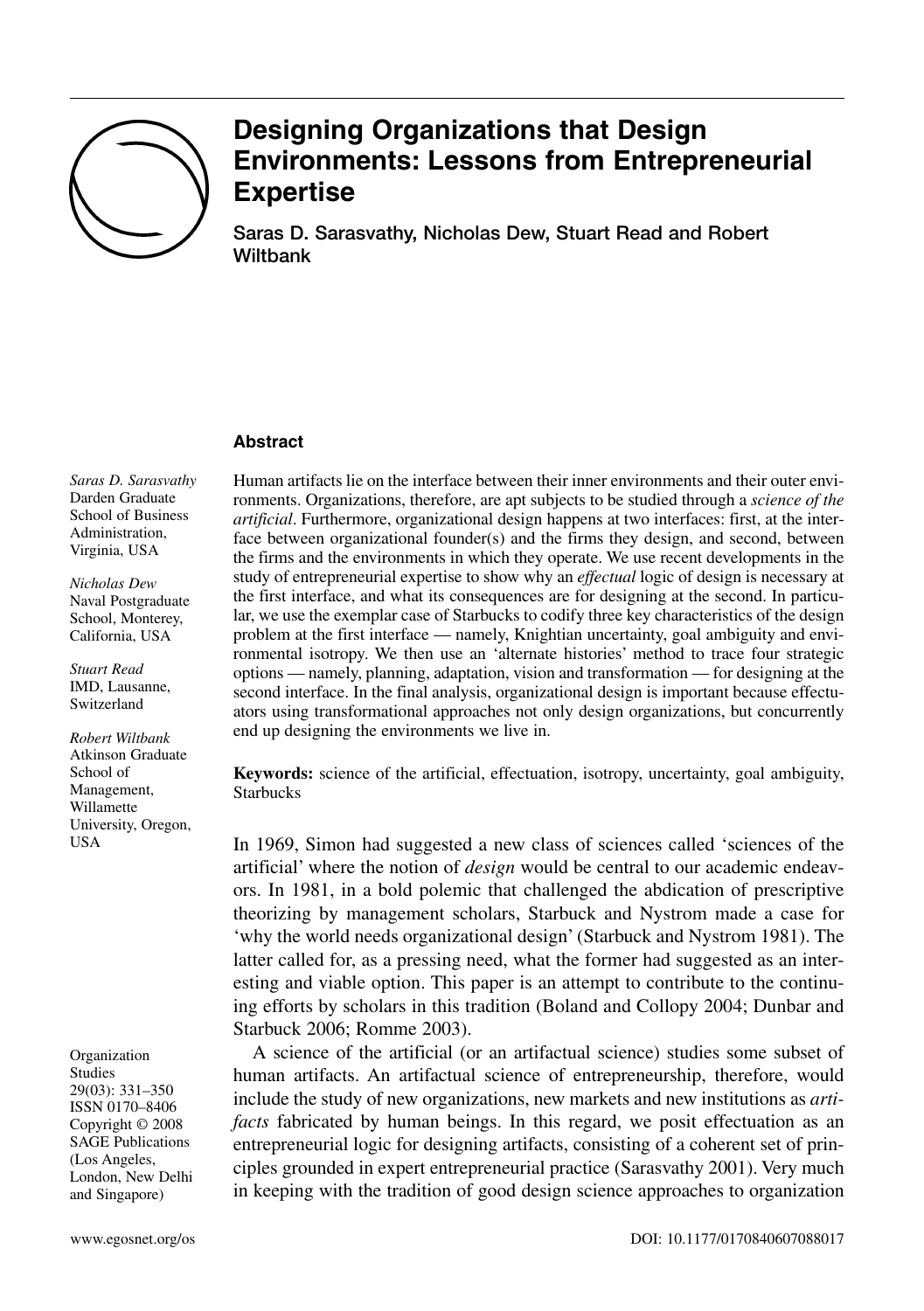studies, the principles we present in this paper are drawn from extensive empirical work (Thomas and Tymon 1982; Van Aken 2004). In particular our exposition draws upon two studies of entrepreneurial expertise, one investigating the formation of new firms (Sarasvathy 1998) and the other that of new markets (Dew 2003). Together they show how the designers of organizations end up designing the world we live in.

The upshot of our argument may be captured in two contrasting metaphors about the formation of new firms and new markets. Most strategic management and organizational studies take the environment or market as given and then examine the actions and responses of managers and organizations within these. Even entrepreneurship research, for the most part, takes markets and market opportunities as given and seeks to explain how and why certain entrepreneurs are able to find these and build successful firms based upon these (Shane and Venkataraman 2000). The dominant paradigm here evokes decision theories that use a causal logic focussed on prediction, where the task is that of uncovering the billion-dollar opportunity in the jigsaw puzzle of the environment. In the jigsaw puzzle metaphor the market opportunity already exists and the role of entrepreneurship is primarily one of discovering and combining the right pieces — to design to *fit* rather than to design to *transform* existing environments. Yet studies of expert entrepreneurs and early histories of new firms and new markets show that, irrespective of whether they saw themselves as discoverers or visionaries, the designers of these artifacts did not in actual fact behave as though the picture were already there.<sup>1</sup> Instead, they proceeded more like an accomplished quilter. Quilting differs from solving the jigsaw puzzle in at least three ways. First, the quilter has wider latitude in putting together the initial pattern. Even when she begins with a basket of random patches handed to her, she can choose colors and juxtapositions that she personally finds pleasing and meaningful. Second, large quilting projects are usually communal; a good quilter works with others who bring their own baskets of patches and tastes and talents; in the process she has to manage various problems of coordination as well as deal with unexpected contingencies. Finally, the quilt not only has to be pleasing and meaningful to the quilters engaged in the enterprise, it has to be useful in the world — to keep human bodies warm. The contrasting metaphor of the patchwork quilt with that of a jigsaw puzzle captures in essence the difference between an effectual logic of *transformational* design as opposed to a causal logic of *predictive* and *adaptive* design.

The paper proceeds as follows. We begin by summarizing Simon's prescriptions for a science of the artificial. In particular, we will focus on his statement that the artifact lies on the interface between its inner environment and its outer environment, and highlight his point that good design reshapes the two environments in ways that work well and create value in the world. The third section examines the nature of the entrepreneurial design situation, articulated through the example of Starbucks. We then describe how the logic of effectuation accomplishes the design of artifacts. Then we compare the effectual process with three alternatives — predictive, adaptive and visionary — by constructing alternative (imagined) histories for Starbucks. The final section closes with research implications.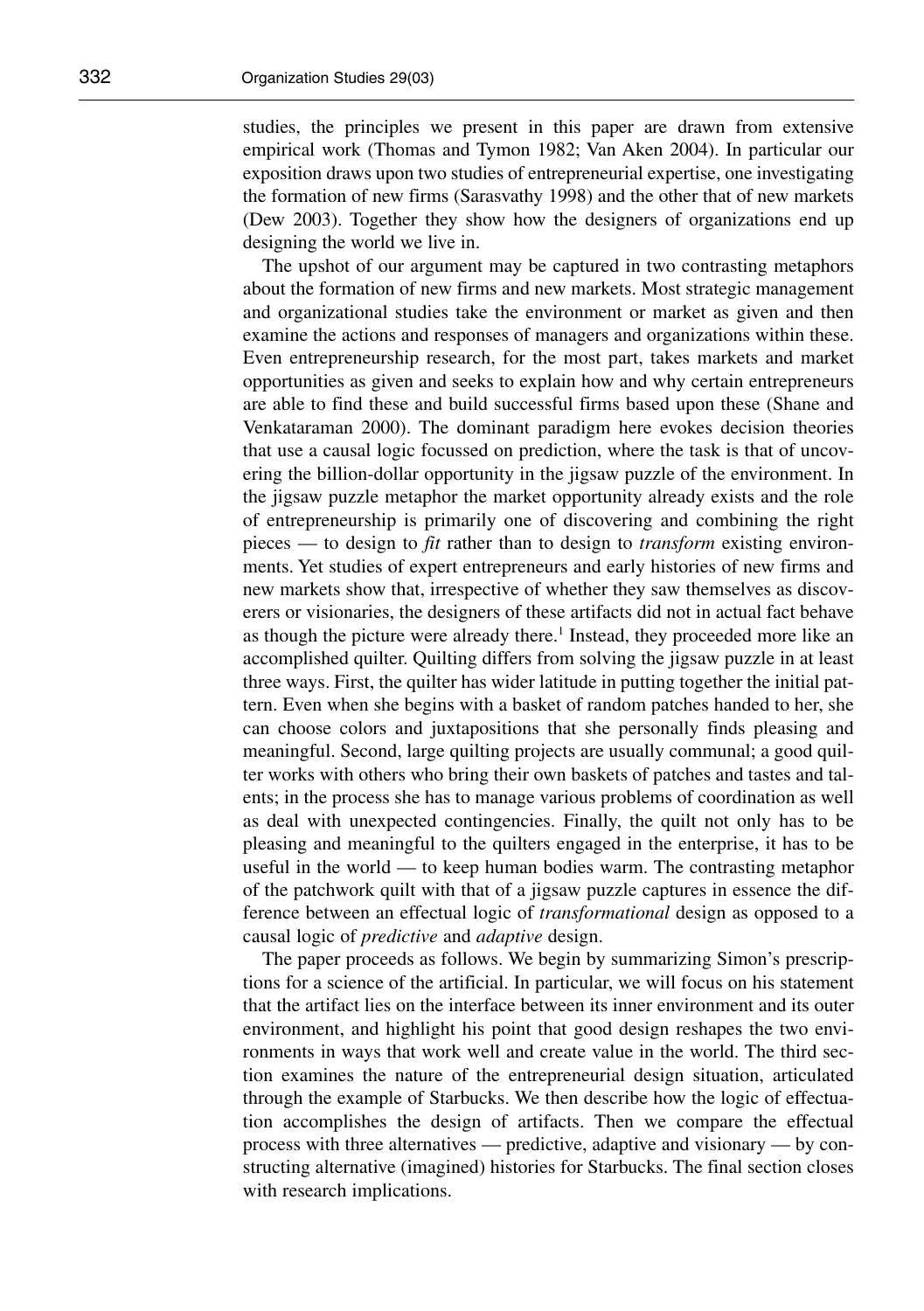# **The Centrality of Design in a Science of the Artificial**

Simon included in the sciences of the artificial the study of those 'objects and phenomena in which human purpose as well as natural law are embodied'. (Simon 1996: 6). He defined the boundaries for sciences of the artificial as follows (Simon 1996):

- 1 Artificial things are synthesized (though not always or usually with full forethought) by humans.
- 2 Artificial things may imitate appearances in natural things while lacking, in one or many respects, the reality of the latter.
- 3 Artificial things can be characterized in terms of functions, goals, adaptation.
- 4 Artificial things are often discussed, particularly when they are being designed, in terms of imperatives as well as descriptives.

In short, artifacts are fabrications, they exhibit behavior, and they are often described, rightly or wrongly, in intentional terms. He also defined an artifact as a boundary (interface) between an inner environment and an outer one:

'An artifact can be thought of as a meeting point — an "interface" in today's terms, between an "inner" environment and an "outer" environment, the surroundings in which it operates. Notice that this way of viewing artifacts applies equally well to many things that are not man-made — to all things in fact that can be regarded as adapted to some situation; and in particular it applies to the living systems that have evolved through the forces of organic evolution' (Simon 1996: 9).

There are two key elements in Simon's conception of an artifactual science. The first is that the interest is in *human* artifacts. It is for this reason that a field such as myrmecology (the study of ants) is not an artifactual science, even though ants build artifacts, namely, ant heaps. The second element has to do with the relationship between artifacts and natural laws. Simon repeatedly emphasized that natural laws constrain, but *do not dictate*, the fabrication of artifacts. That is, it is possible to *design* artifacts. The general thrust of this argument inspired a generation of scholars who have built on this Simonian tradition (Boland and Collopy 2004; Dunbar and Starbuck 2006; Nelson and Stolterman 2003; Romme 2003).

The social sciences often cope with the wild complexity of human behavior, by denying both the relevance and reality of natural laws that are *embodied* in human behavior as well as the importance of the human handprint in *making* the world. Such coping mechanisms take a variety of forms. Some theories distance themselves from the annoying human element. For example, Behaviorism, in its fundamentalist incarnations, denies the relevance of human purpose in understanding human behavior. Similarly, 'Pure Sociology' dreams of a theory characterized by the 'presence of several absences: ideology, teleology, psychology, and people' (Black 2000). Other theories undervalue the constraints imposed by natural laws. For example, standard rationality models in neoclassical economics ignore the limitations biology imposes on human cognition. Then there are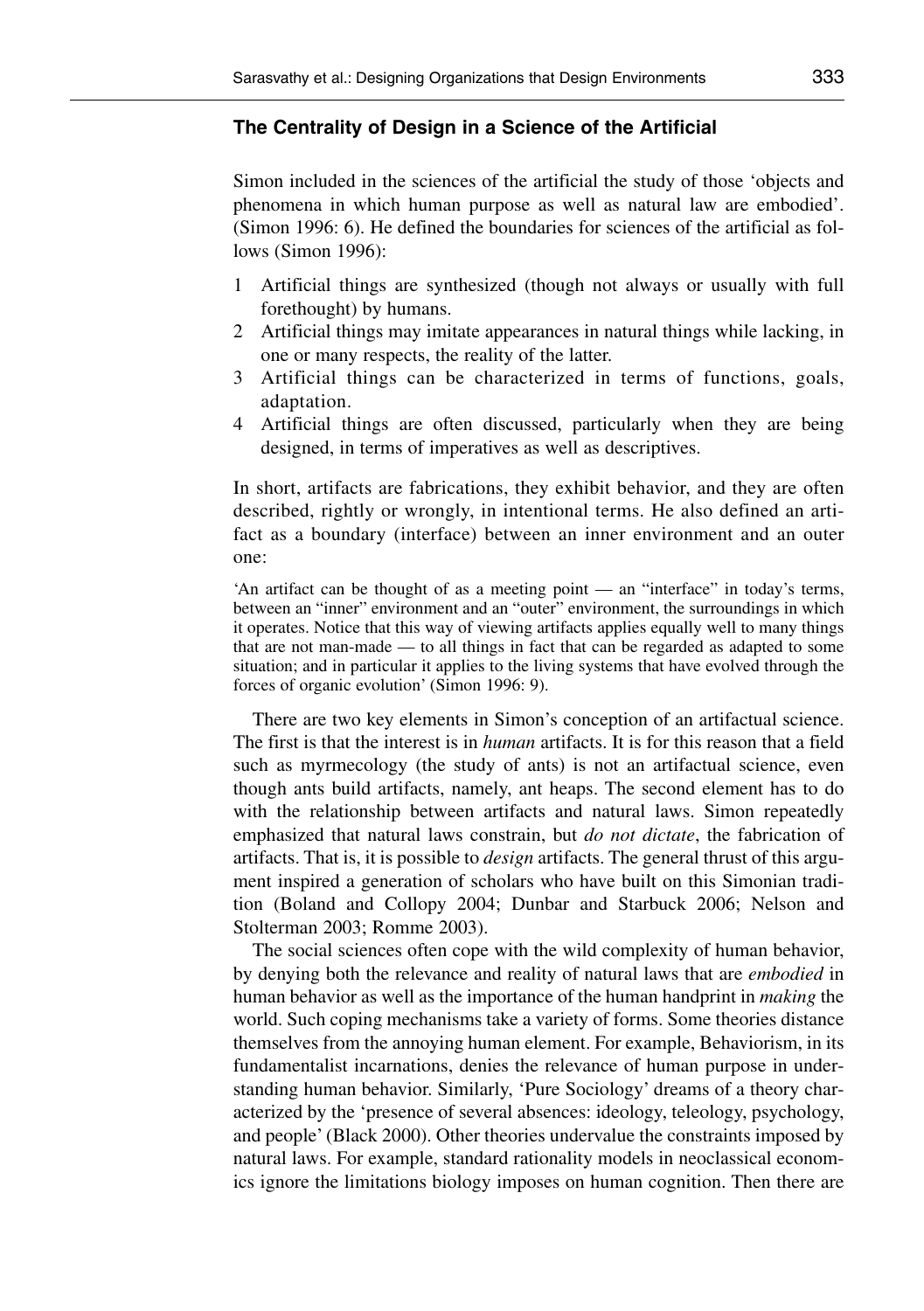theories that attempt to reduce *all* aspects of human action to natural laws. For example, sociobiology (Wilson 1980) and structuralism (Mayhew 1980) in sociology, and automaticity (Kirsch and Lynn 1999; Wegner 2003) in psychology come to mind. It is not uncommon to justify the lack of realism by *as-if* arguments. (See the very influential essay by Friedman (1953), Simon (1959) for a rebuttal, and Vaihinger (1925) for other as-if arguments.)

Consequently, every social science lives under the threat of potential subsumption by some other more 'physical' science. Thus, anthropology in the Durkeim/Geertz tradition is under attack from evolutionary psychology (Tooby and Cosmides 1992), psychology awaits subsumption by neuroscience (LeDoux 1996; Horgan 1999), political science is threatened with models from economics (Friedman 1953), and neoclassical economics faces the onslaught of 'econophysics' (Mantegna and Stanley 2000) and 'neuroeconomics' (Glimcher 2003).

In a prescient comment, Simon suggests that the problem has a deeper cause:

'The previous chapters have shown that a science of artificial phenomena is always in imminent danger of dissolving and vanishing. The peculiar properties of the artifact lie on the thin interface between the natural laws within it and the natural laws without. What can we say about it? What is there to study besides the boundary sciences — those that govern the means and the task environment?' (Simon 1996: 113)

The question is a rhetorical one. Simon's answer is that:

'The proper study of those who are concerned with the artificial is the way in which that adaptation of means to environments is brought about — and central to that is the process of design itself.' (Simon 1996: 113)

Simon's shift in emphasis from the complexities of human behavior to design is a shift from *as-if* models to *even-if* models. Thus, *even-if* human behavior is complex, the design principles (if any) behind artifacts may well be simple; *even-if* the future may be unpredictable, the logic for designing organizations may be systematic; and so on. His prescience in this regard has recently been borne out in studies of how entrepreneurs transform extant realities to create new firms and new markets (Sarasvathy 1998; Dew 2003). However, before articulating the results of these studies, it will be useful to focus on the design problem in greater detail.

### **The Design Problem for Entrepreneurs**

'Rational choice involves two guesses,' wrote Jim March in the *Bell Journal of Economics* (March 1978: 587), 'a guess about uncertain future consequences, and a guess about uncertain future preferences.' The first 'guess' has been widely studied in the area of decision making under uncertainty; and Jim March and others have examined the second 'guess' through studies of goal ambiguity (March 1982). But the design problem for entrepreneurs also involves a third dimension — environmental *isotropy* (no a priori limit to what information is relevant to it) — that needs further elaboration, particularly in light of organizational design.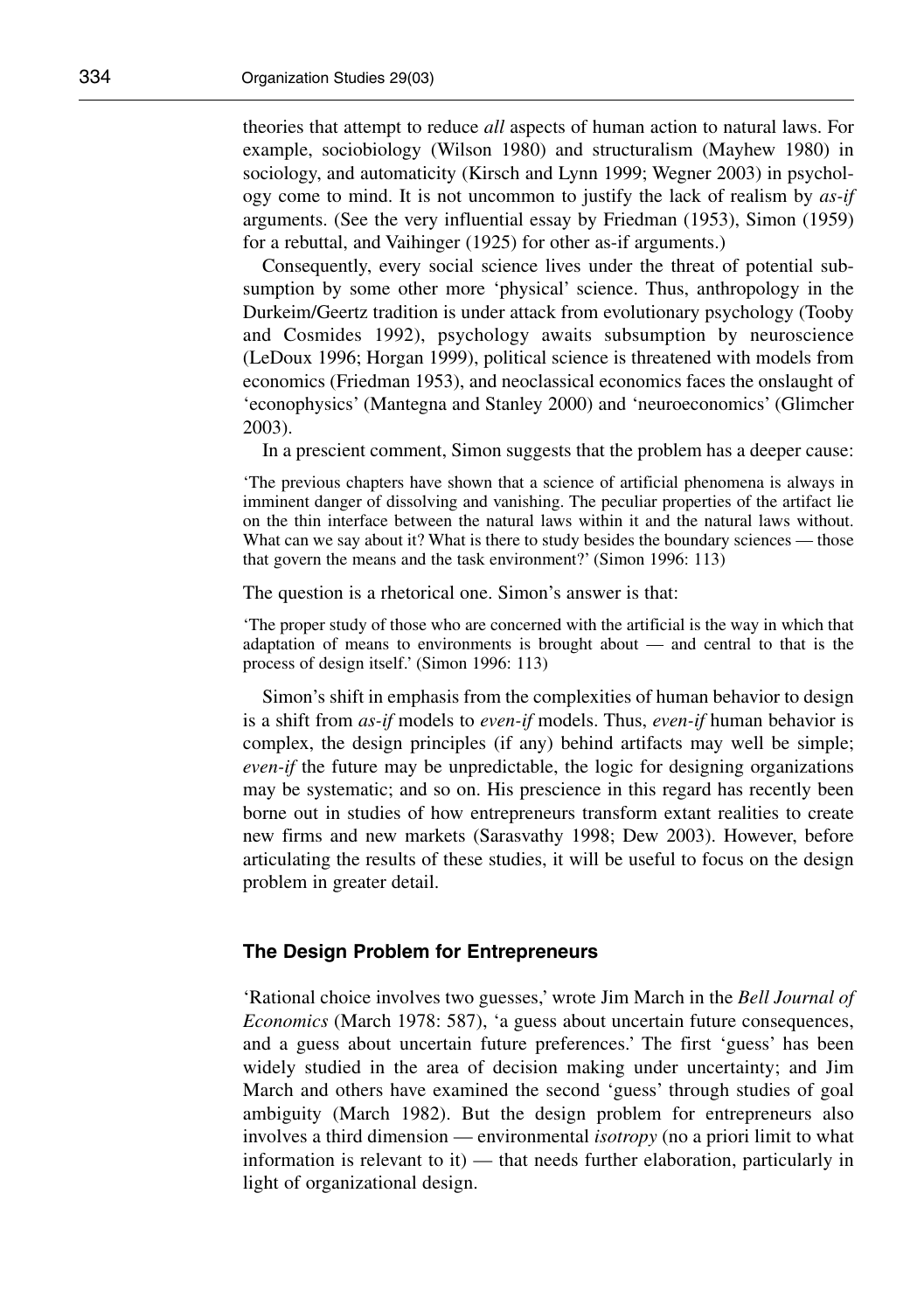Given the unpredictability of the future and in the absence of pre-existent goals, one explanation that has been proposed for the creation of successful innovating firms is through natural selection, the action of the independent environment in selecting among random variations in the behaviors of firms (Hannan and Freeman 1977; Nelson and Winter 1982). But the existence of an independent selection mechanism such as the market has also been questioned by a variety of scholars, including Weick (1979) and Child (1972). These three problem elements constitute the central question formulated by Sarasvathy and Simon (2000):

'Where do we find rationality when the environment does not independently influence outcomes or even rules of the game (Weick 1979), the future is truly unpredictable (Knight 1921), and the decision maker is unsure of his/her own preferences (March 1982)?'

# **The Origins of Starbucks**

Take the case of Starbucks. Using some of the prevailing theoretical lenses to analyze the origins of Starbucks, we could tell a story somewhat as Koehn (Koehn 2001) tells it:

- Howard Schultz built Starbucks into a nationally known brand name. How did he do that?
- He recognized that baby boomers began rejecting processed and prepackaged foods in favor of more 'natural' and higher quality foods and beverages.
- Americans were becoming more interested in a higher level of service than was generally available in most retail outlets.
- Schultz used this understanding of the changing demand side in tandem with a range of operating policies — to develop premium coffee products and appealing retail environments.

However, her own narrative, as Koehn reports the details of the case, suggests a more complex reality than a visionary entrepreneur who *recognizes* a great opportunity and exploits it with ruthless efficiency. Instead, consider the following:

- By the 1980s, per capita coffee consumption in the United States, which was based largely on supermarket sales of one-pound cans from Maxwell House and other mass marketers, had been declining for 20 years.
- The original Starbucks was founded in 1971 by Gordon Bowker, Jerry Baldwin and Zev Siegl. It consisted of a shop in Seattle's Pike Place Market that sold roasted quality beans, along with tea, spices and supplies; it did not sell coffee by the cup.
- As Schultz himself states, 'But the founders of Starbucks were not studying market trends. They were filling a need — their own need — for quality coffee.' Koehn agrees with this.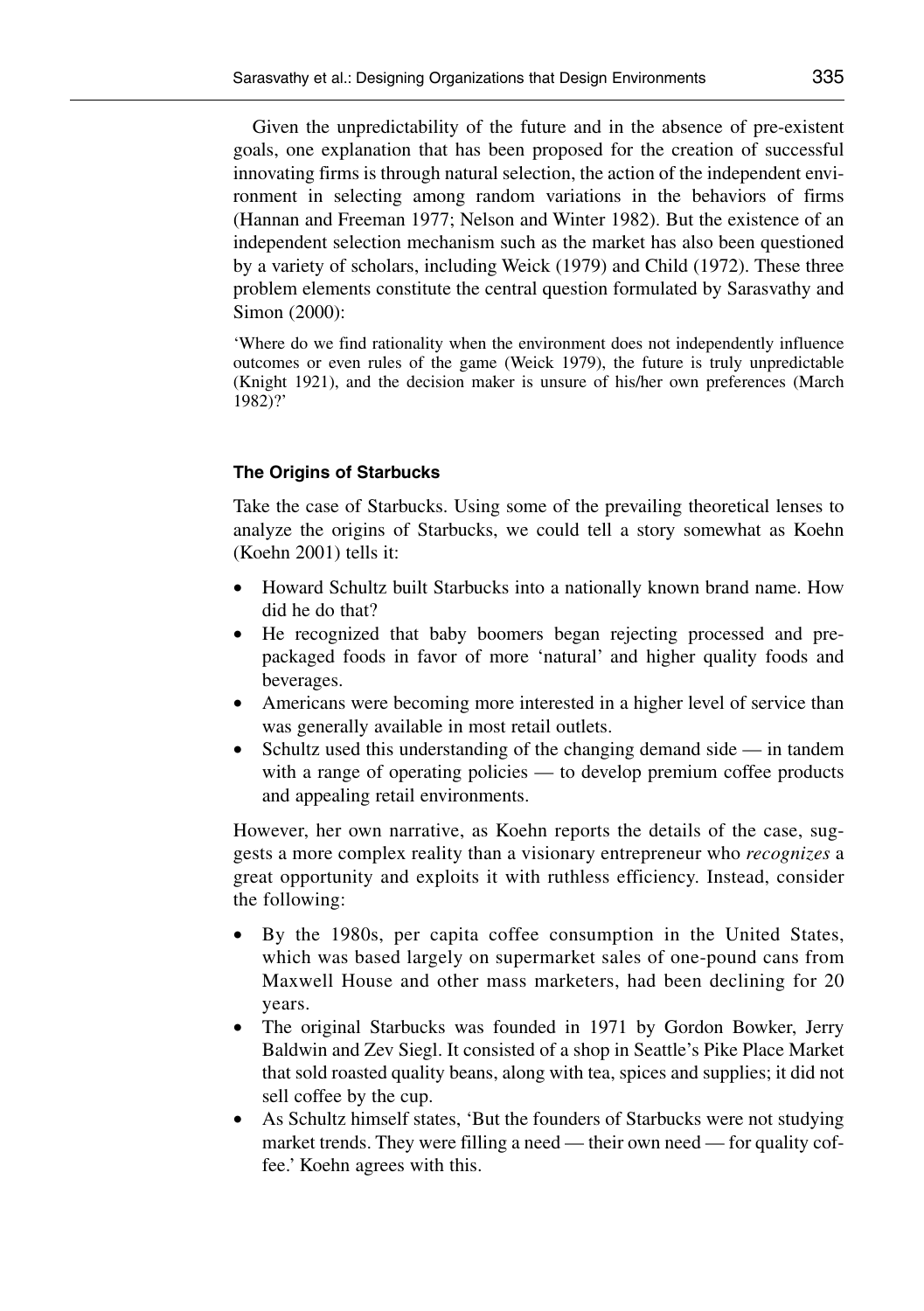- Even Bowker et al. were not the first to 'discover' the specialty coffee market — Alfred Peet, the Dutch coffee connoisseur, had been at it since 1966. And it appears likely there may have been others before him.
- Schultz, unlike Peet or Bowker et al., was not a coffee aficionado. As Koehn (Koehn 2001: 219) puts it, 'Like most Americans in the early 1980s, he had grown up thinking of coffee as a commodity purchased along the inner aisles of supermarkets.' He was an executive with the housewares supplier, Hammerplast, whose clients included the original Starbucks company.

Based on the above facts, how can we theoretically understand the development of the specialty coffee market, or the creation of Starbucks as we know it today, either in terms of current theories such as opportunity recognition, institutional entrepreneurship, or evolutionary/co-evolutionary processes? How can we understand the micro-foundations, i.e. the decisions and actions at the entrepreneurial level, that drive the processes of organizational design?

Was there a market for Starbucks irrespective of Schultz's actions? Taking into account the data available in 1981, could Schultz have reasonably predicted the emergence of the speciality coffee market? It seems not. Here is data on 'market feedback' that suggests otherwise:

'During the next two decades [1960s and 1970s], the large roasters continued to spend huge advertising budgets fighting for shares in a shrinking market. Per capita coffee consumption began to fall in the mid-1960s, declining from a postwar peak of 3.1 cups per day in 1963 to less than 2 cups in the mid-1980s. Americans, especially teenagers who had historically drunk coffee, increasingly consumed other beverages, especially soft drinks such as Coke and Pepsi. By the late 1980s, about half the US population over the age of ten did not consume coffee. Long the nation's number one beverage (excluding tap water), coffee had dropped to a distant second behind soft drinks.' (Koehn 2001: 213)

Yet at the same time, other data exist that presents a different picture. Consider how Schultz actually built his first coffee bar, *Il Giornale,* which was later merged with the original Starbucks in 1987:

'The entrepreneur and his team listened carefully to patrons and each other in the months after Il Giornale opened. Consumers, they discovered, did not like nonstop opera music. Those interested in lingering in the store desired chairs. Some asked for flavored coffee. A menu printed primarily in Italian was not accessible to many people. The baristas' bow ties were uncomfortable to wear and difficult to keep looking neat after hours in front of the espresso machine.

'Schultz considered each of these issues. He wanted to please consumers. But he had to do so in a way that was consistent with the offerings and distinct identity that he was trying to create. He adjusted many operating policies in response to customer and employee feedback. Il Giornale began providing chairs and playing more varied music. The baristas stopped wearing ties. "We fixed a lot of mistakes," Schultz said. But he decided not to honor some requests. For example, although the larger market for vanilla, hazelnut, and other artificially flavored beans was growing rapidly, the company consistently refused to sell coffee brewed from them. Schultz believed the practice would compromise his organization's commitment to selling an authentic, high-quality product and thus its brand's developing image.' (Koehn 2001)

So the story of Starbucks, like the story of many enterprises, is full of feedback from the so-called 'market' that, from an *ex post* perspective, may or may not have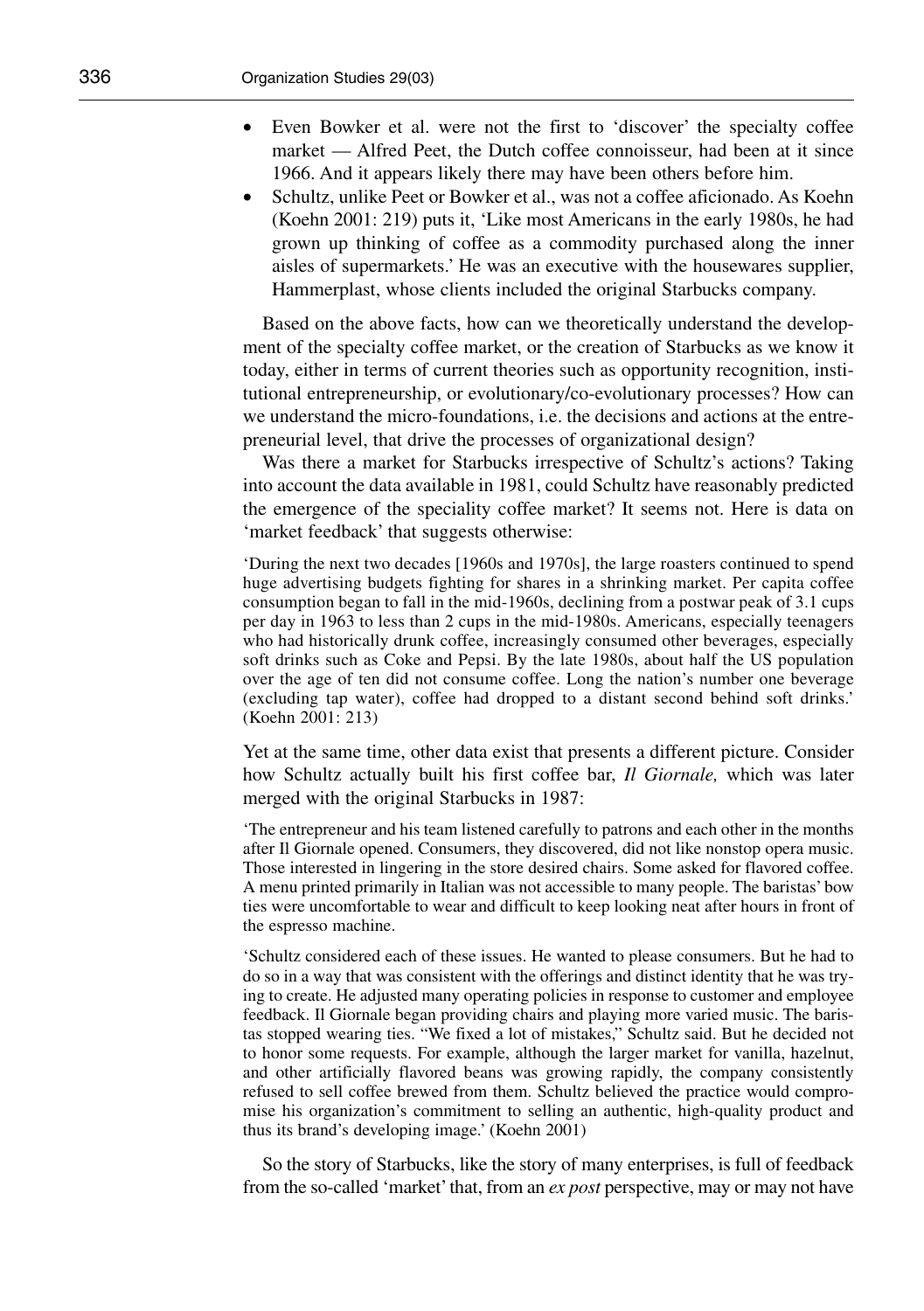proved useful or wise *ex ante*. The confusion inherent in the information available to Schultz does not consist only in the profusion of market feedback. It extends to feedback from other stakeholders including investors, employees and strategic partners. For example, while the founders of the original Starbucks would not agree to convert their enterprise into an Italian-style coffee bar business, they did offer him seed money and advice to found *Il Giornale*. Similarly, of the 242 men and women he approached for funding, 217 decided not to fund the venture, but quite a few did purchase equity. Here again we see that the overwhelming picture is one of mixed information that may or may not be relevant, a concept known as 'isotropy'.

Isotropy refers to the fact that in decisions and actions involving uncertain future consequences it is not always clear *ex ante* which pieces of information are worth paying attention to and which are not. The problem has been studied by cognitive scientists, roboticists and philosophers of mind. The *Stanford Encyclopedia of Philosophy* explains Fodor's definition of the problem as follows: 'For the difficulty now is one of determining what is and isn't relevant. Fodor's claim is that when it comes to circumscribing the consequences of an action, just as in the business of theory confirmation in science, anything could be relevant' (Fodor 1983: 105). There are no *a priori* limits to the properties of the ongoing situation that might come into play.

Isotropy is a problem even when the future is relatively predictable and the goals are clear. When they are not, as is often the case in design projects such as startup enterprises, isotropy is a truly vexing problem as we saw in the details of designing Starbucks.

### **Three Elements of the Entrepreneurial Design Space**

In sum, three elements constitute the design space for entrepreneurs:

- 1 Knightian uncertainty: it is impossible to calculate probabilities for future consequences.
- 2 Goal ambiguity: preferences are neither given nor well ordered.
- 3 Isotropy: it is not clear what elements of the environment to pay attention to and what to ignore.

Let us re-examine Schultz's decisions and actions in designing Starbucks in terms of the three elements above.

- 1 How could he calculate the probabilities for the outcomes of his actions?
- 2 Did he really know what he wanted to achieve? If so, were his goals clear?
- 3 How could he know which elements of feedback from customers and others to pay attention to and which to ignore?

We have already accumulated facts from the case to show that (1) and (3) were real problems in his case. How about (2)? In many places, both in Koehn's exposition and his own words, Schultz comes across as the quintessential visionary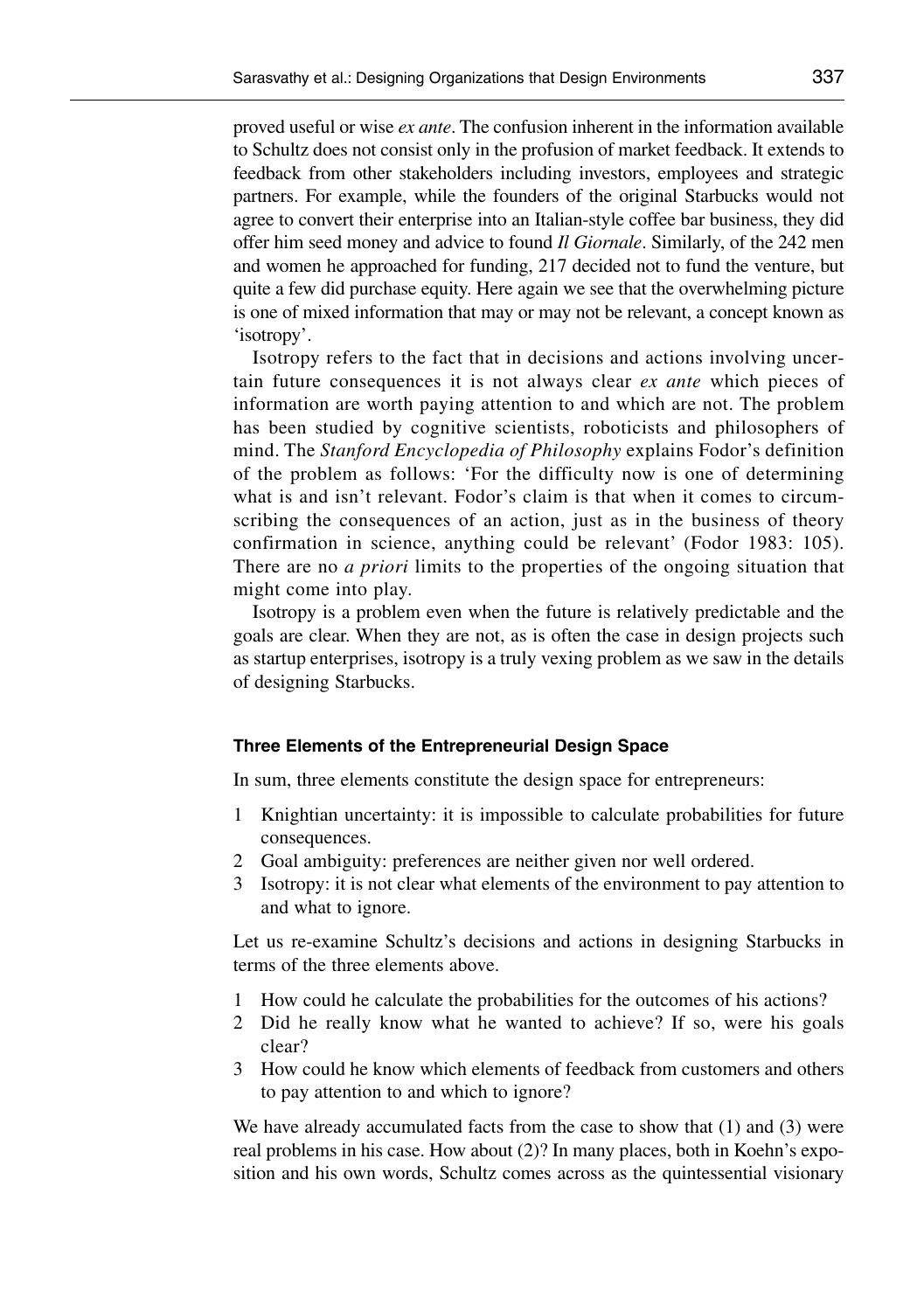— someone who knew exactly what he wanted, had the vision to perceive the enormous opportunity Starbucks offered and went after it and made it happen. But even if we accept it as fact that from day one he 'saw' *an* opportunity and was clear he wanted to build a national business of some sort, it still was not clear whether it would be a chain of retail stores that sell specialty coffee, or coffeehouses in the restaurant model, or something in between for which there were as yet no clear models. The list of isotropic problems goes on. Should he build Starbucks as a franchise or not? Should he retain the name Il Giornale or Starbucks? And the farther we go back into the origins of the enterprise, to the decisions/actions that drive the so-called 'opportunity recognition' process, the more uncertain, ambiguous and isotropic the problem space appears.

Schultz's own description of his initial decision to leave Hammerplast and go to work for the original Starbucks evokes a Marchian tapestry — i.e. a throng of preferences and passions jostling on the mental trading floor — rather than a well-ordered army marching to the command of goal clarity (Schultz and Yang 1997: 36–37):

'On the five-hour plane trip back to New York the next day, I couldn't stop thinking about Starbucks. It was like a shining jewel. I took one sip of the watery airline coffee and pushed it away. Reaching into my briefcase, I pulled out the bag of Sumatra beans, opened the top, and sniffed. I leaned back, and my mind started wandering.

'I believe in destiny. In Yiddish, they call it *bashert*. At that moment, flying 35,000 feet above the earth, I could feel the tug of Starbucks. There was something about it, a passion and authenticity I had never experienced in business.

'Maybe, just maybe, I could be part of that magic. Maybe I could help it grow. How would it feel to build a business? How would it feel to own equity, not just collect a paycheck? What could I bring to Starbucks that could make it even better than it was? The opportunities seemed as wide open as the land I was flying over.'

The story he tells is, of course, subject to retrospective bias. It may or may not be apocryphal. But the fact remains that he did quit Hammerplast and join Starbucks. Even if his vision were in actual fact any *less* clear than he reports, that would only strengthen our argument about goal ambiguity. And if it were any *more* clear, there is no reason why he would not report it that way; he appears to have no problem asserting his 'vision' in other places.

It is also important to note that Starbucks, ultimately, is a success story. So there is a tendency both for the subject involved (Schultz) and the scholars reporting on him, to retrospectively describe his actions as prescient, resolute and discerning. If it had turned out that he failed in his venture, we would be tempted to describe those same actions as reckless, stubborn and foolish. And this is exactly the problem *ex ante*, both for designers of organizations and those of us studying them.

What advice can we give someone faced with a problem space characterized by Knightian uncertainty, goal ambiguity and isotropy? It might appear that all we can tell them is to make their best guess about future events, use trial and error, have faith in their vision or trust their intuition to persist with the opportunity they perceive, and build charismatic leadership skills that enable them to convince others to follow through to eventual success. But is this really the best we can do?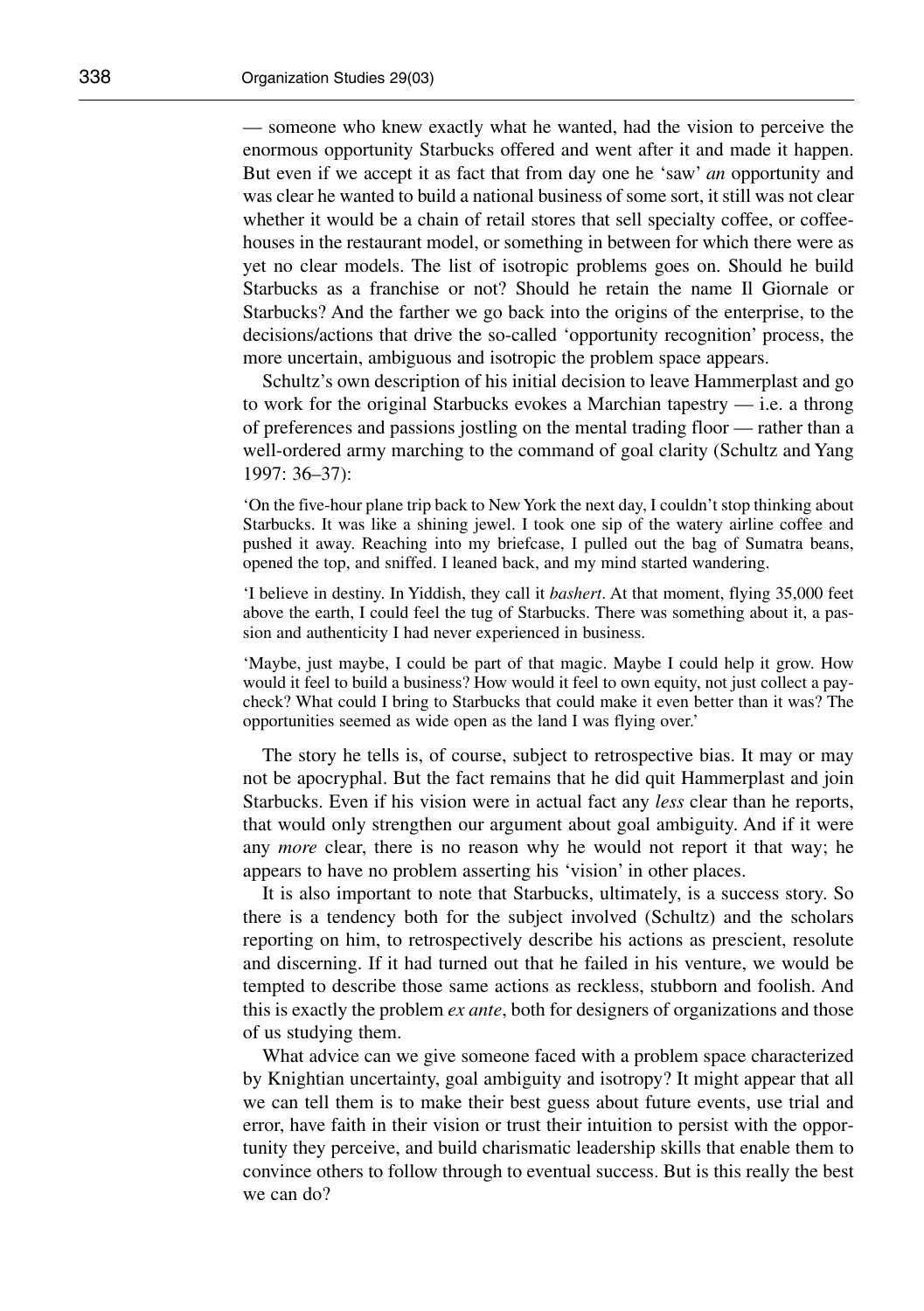## **An Effectual Logic**

Could there be a way to act within the design space identified above that is neither 'rational' in the traditional sense nor a 'deviation' from rational behavior? What is required is a way to pluralize the concept of rationality with a logic of action that is appropriate in the space of Knightian uncertainty, goal ambiguity and environmental isotropy. It is clear that such a logic has to be nonpredictive (i.e. not taking the event space for probabilities as given and immutable), non-teleological (i.e. not taking preferences and goals as pre-existent or unchangeable) and non-adaptive (i.e. not taking the environment as exogenous or as something to respond to and 'fit' with).

Effectuation has been posed as one logic that 'works' in this space (Sarasvathy 2001). It might be thought of as a set of design rules that are appropriate for this situation (Van Aken 2004; Romme 2003). Several studies have outlined the key elements of effectuation in detail (Sarasvathy and Dew 2005a, b; Sarasvathy, 2007). Here we limit ourselves to a condensed summary.

Effectuation starts from the position that the future is contingent upon actions by willful agents intersubjectively seeking to reshape the world and fabricate new ones. The essential characteristic of the future, in this view, is its unpredictability. Environments can be made stable and predictable for limited periods of time in certain areas. But these periods of stability tend to be 'artificial' exceptions designed by human action rather than the 'natural' regularity of a causal universe (Carney and Gedajlovic 2002). Normatively speaking, therefore, human action should seek to leverage both regularities and contingencies to create novelty through effectual interaction.

Effectuation begins with means available to the effectuators. There are three categories of means available to all human beings and can be simply described as: (1) Who I am (the stable traits, abilities and attributes of the effectuator); (2) What I know (his/her education, experience and expertise); (3) Whom I know (his/her social networks). The effectuator's pool of resources (i.e. 'What I have') can be computed as a function of these three categories of means. The fundamental agenda for the effectuator then becomes: What effects can I create, given who I am, what I know, and whom I know? The effectuator begins by imagining several possible courses of action, the consequences of which are for the most part unpredictable. Courses of action are typically co-determined by stakeholders who are willing to commit resources to particular actions (Sarasvathy and Dew 2005b). In general, stakeholders not only provide resources, they also set immediate agendas and generate new sub-goals for the venture. The focus of the entire decision-making process for each individual involved is on *what can be done*, given who s/he is, what s/he knows, and whom s/he knows. This approach highlights the positive potential of surprises, the 'Aha!' feeling that the creativity literature talks about (Wallace and Gruber 1992). Effectual artifacts (whether firm or market or organization or institution) may take on shapes that are unanticipated and sometimes even unimagined by the stakeholders whose commitments engender it (Hagedoorn and Duysters 2002).

Since outcomes to novelty are by definition unpredictable, commitments by entrepreneur and stakeholders have to be determined not by calculating the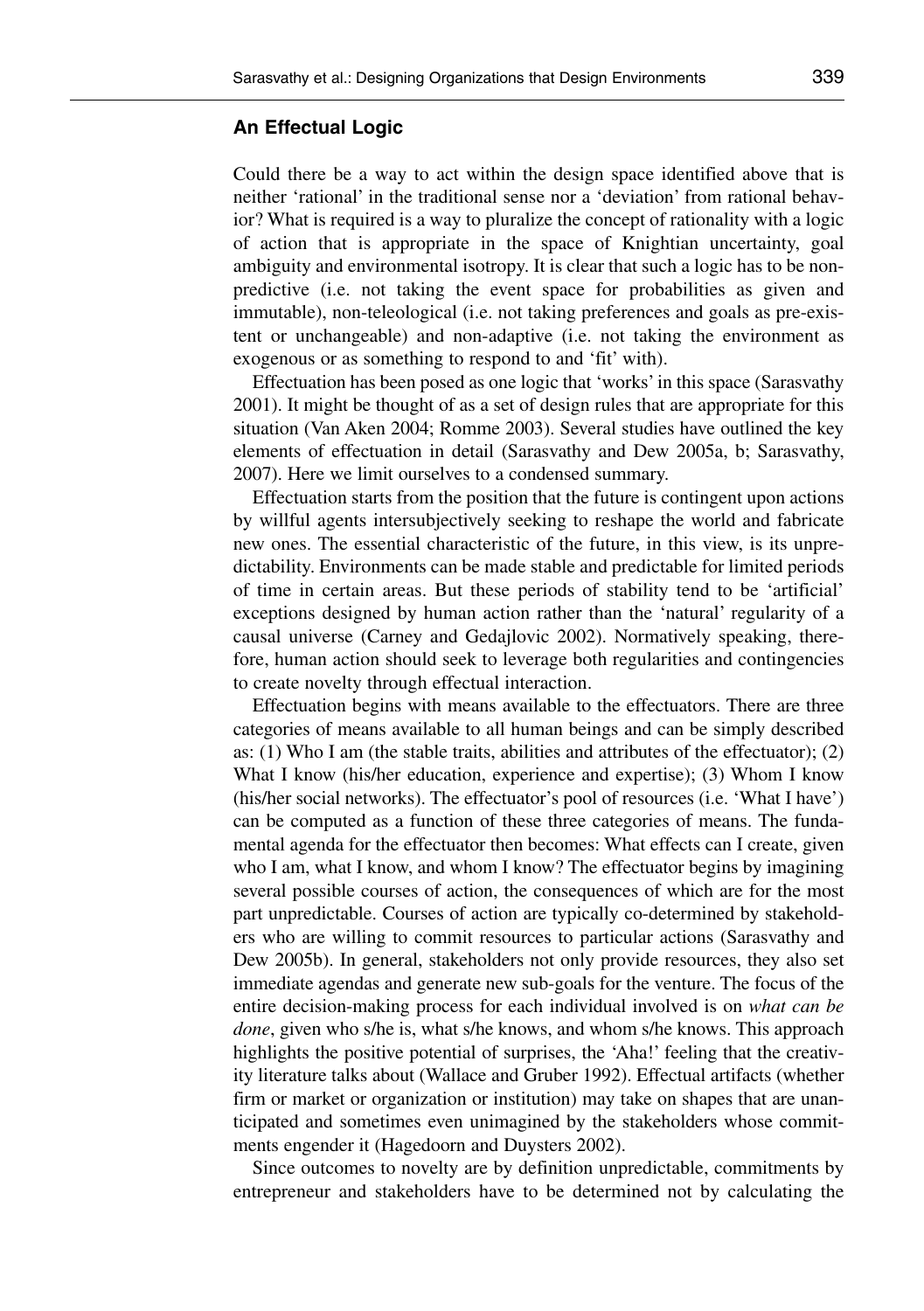potential of opportunities provided by the environment, but by concrete assessments of affordable loss in pursuit of vaguely promising courses of action to fabricate new opportunities. As one cannot avoid negative surprises in the pursuit of positive ones, one key to effectual action consists in *failure management.* The effectuator seeks to design intelligent failures that can be locally contained and contribute to his/her learning, and continually pushes forward a series of small successes that can be cumulated over time.

Effectuators act as though the environment were largely endogenous to their actions. While fully acknowledging external constraints on their actions, effectuators divide the event space into controllable and uncontrollable parts. They then focus on what they can control to reshape the environment. They do not assume opportunities to be pre-existent in the environment; instead they seek to fabricate them. They also tend to ignore searching for pre-existent competitive threats, because they themselves do not know which markets or event spaces they will end up constructing. Organism and environment are inextricably intertwined in this worldview and the focus always is on creating new possibilities with extant means at any given instant.

## **What Difference Does an Effectual Approach Make?**

What difference does it make that organizations are designed using an effectual logic that keeps in focus the concurrent designing of the environment? Furthermore, as a new organization transforms extant realities into new markets, in what ways can it continue or change its stance toward the environment? A review of the literature on strategic management and organizational design shows that there are three prevailing approaches to design problems: *planning*, *adaptive* and *visionary*. These underlying approaches differ in whether and how they address uncertainty, goal ambiguity and isotropy that characterize the organizational design space for a firm like Starbucks. Figure 1 from Wiltbank et al. (2006) arranges these approaches based on their orientation toward two underlying variables — prediction and control — and shows where an effectual/transformative approach differs in its logical orientation from the other three.

According to Figure 1, organizational designers have four logical options:

- 1 They can assume the environment is beyond their control and predictable, investing in predictive techniques that allow them to design an organization favorably positioned for the future: we call these planning approaches.
- 2 They can assume the environment is unpredictable, shorten their planning horizons and invest in flexible organizational designs that effectively respond to changes in the environment: we call these adaptive approaches.
- 3 They can assume that the environment is predictable but malleable and impose their vision of the future, shaping the environment to achieve their desired outcomes: we call these visionary approaches.
- 4 They can assume future environmental factors are contingent on human action and design, and seek to create them through interactions with others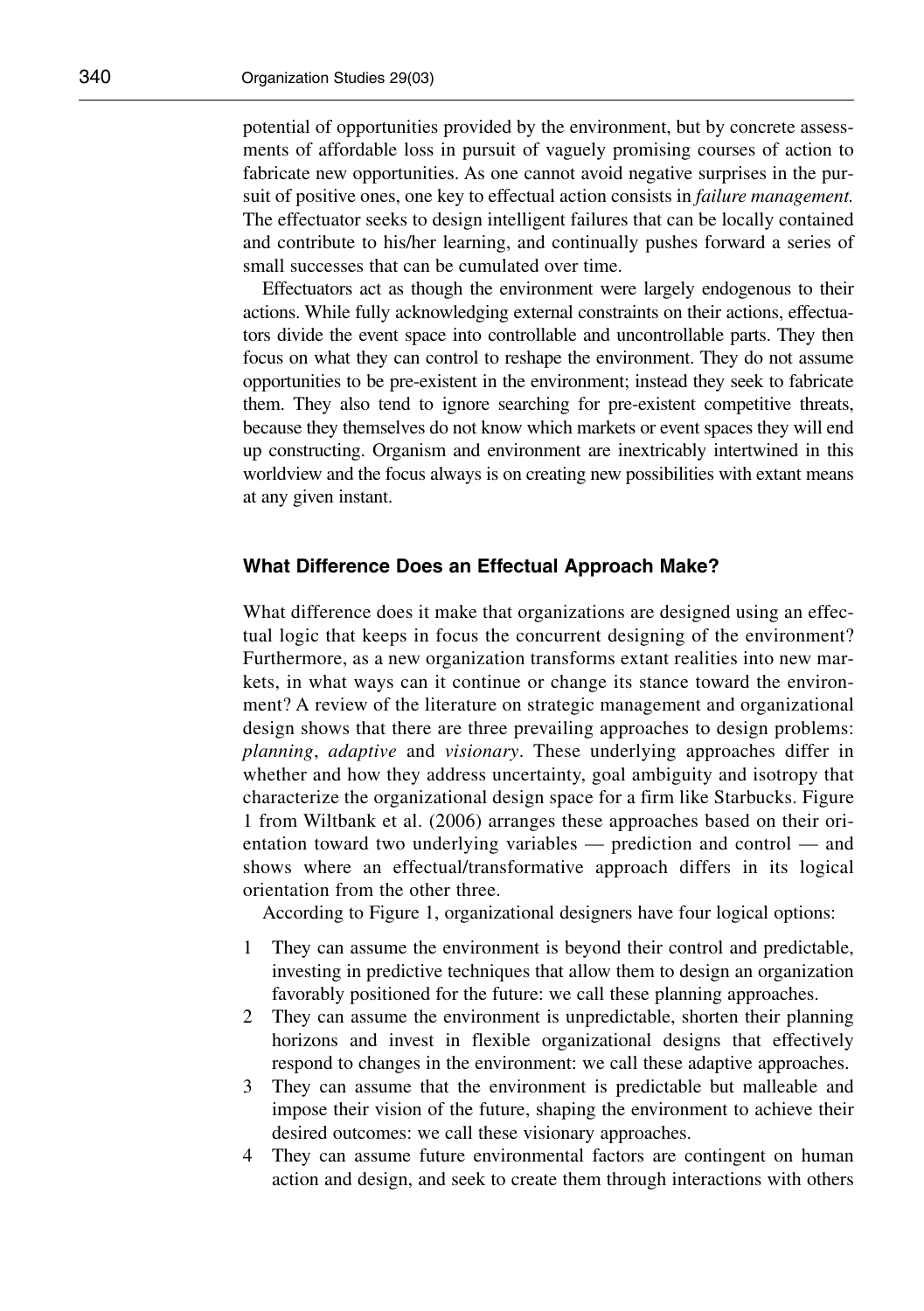Figure 1. A Framework of Prediction and Control (Wiltbank et al. 2006: 983)



including committing to imagined new futures viable out of current means: we call this effectual transformation.

The purpose of the framework in Figure 1 is to help us investigate the crucial question of *what difference it makes* that the design of organizations also involves the design of environments. We undertake this investigation by comparing and contrasting the four design approaches by constructing alternative (imagined) histories for Starbucks. The notion of alternative histories is a relatively new analytical tool, but it has deep roots both in the philosophical tradition of using thought experiments and in mathematical simulation techniques (Folger and Turillo 1999). Simon (1998: 244–5) too urged economists to use alternate histories (à la 'What would have happened had Cleopatra's nose been a quarter-inch longer?') to develop and test time-dependent theories, as opposed to time-invariant 'laws' of economics. The basic idea of alternative histories is that the actual history of an organization such as Starbucks is one of many possible histories: it is a 'sample' existence that can be considered in comparison with other alternative histories that Starbucks might have lived out. So, if we go back in time, and pick any one moment, we can construct alternatives to the actual history Starbucks experienced. Consider, for instance, the moment Horward Schultz acquired Starbucks in 1987.

The acquisition of Starbucks by Howard Schultz (with the assistance of his trusted lawyer, Scott Greenburg; more on that in a moment) was a key juncture in Starbucks' history. Schultz acquired Starbucks for \$4 million and combined it with his then current venture, Il Giornale, resulting in a coffee bean and beverage provider with nine retail outlets. Atop reliable demand for premium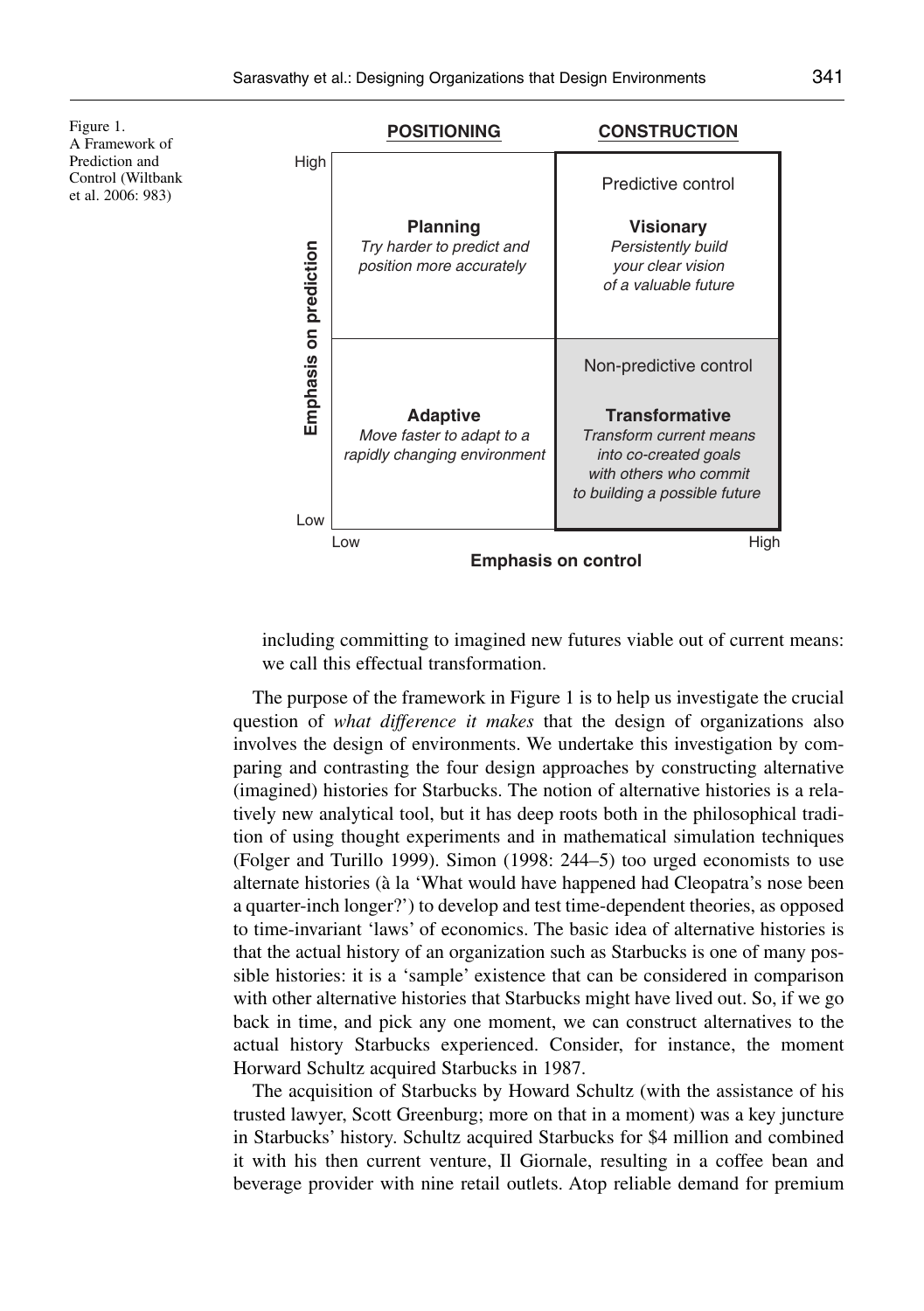coffee and beans in the Seattle area, the business plan articulated growth to 125 stores within five years for the new combined venture. Starbucks brought Schultz new means beyond additional retail presence: a coffee roasting plant, a mail order catalog for the distribution of coffee beans and related infrastructure. In Schultz's own words:

'Scott placed on the table between us the business plan, a hundred page confidential document we had used for the private placement. On its cover were the two logos of Il Giornale and Starbucks. We had written it with meticulous care, spelling out clearly everything I intended to do with Starbucks once Il Giornale bought it. The plans had been our bible for months, and now it had come to life. It was a thrilling moment, the kind you can't believe you are living through. Scott lifted his coffee cup in a toast, his eyes sparkling. "We did it," we said at the same time.' (Schultz and Yang 1997: 100)

This moment when Howard and Scott agreed, 'We did it', is the moment we use to separate out the actual future of Starbucks into our four imagined histories based on the framework in Figure 1. The following four narratives illustrate four hypothetical histories.

### **Alternate History #1 Based on a Planning (or Causal) Logic**

The US market for gourmet coffee was a \$400 million niche in 1987. Projections placed market size at \$1 billion by 1994. The planning approach to design suggests meticulous implementation of infrastructure and expansion organized to meet the projected growth in demand in order to capture additional share of the premium coffee market. A planning orientation would not question the necessity of targeting the premium coffee market. Any refinements to the model would manifest at a more specific level. What management skills are necessary for Starbucks to mirror or outpace the projected market growth? What internal information systems and physical infrastructure will be necessary, and at what specific points in the growth cycle? How can Starbucks more efficiently deliver premium coffee to an ever-larger customer base? Such questions would consume the team in a planning approach to Starbucks.

This brings us to what kind of an organization a Starbucks designed under a planning logic might look like. Optimized for a specific predicted future, a planning approach should outperform other approaches, given the predictions are correct; but such a design strategy risks expensive failure if the predictions turn out wrong. As the planning organization constantly designs for market growth in the gourmet coffee business, it stands ready to capitalize on the growth when it comes. But what if an unexpected contingency had dramatically affected the US premium coffee market? Imagine, for example, that a new variety of tea from Korea took the US beverage market by storm, siphoning off much of the demand growth for premium coffee; or perhaps McDonald's acquires Peet's, emerging as the dominant competitor in the premium coffee market; or, that a health scare concerning the widespread emergence of coffee-related health problems destroys the growth prospects of the coffee industry? With a myopic focus on gourmet coffee projections, Starbucks might have planned itself into a corner, leading to a potentially catastrophic failure.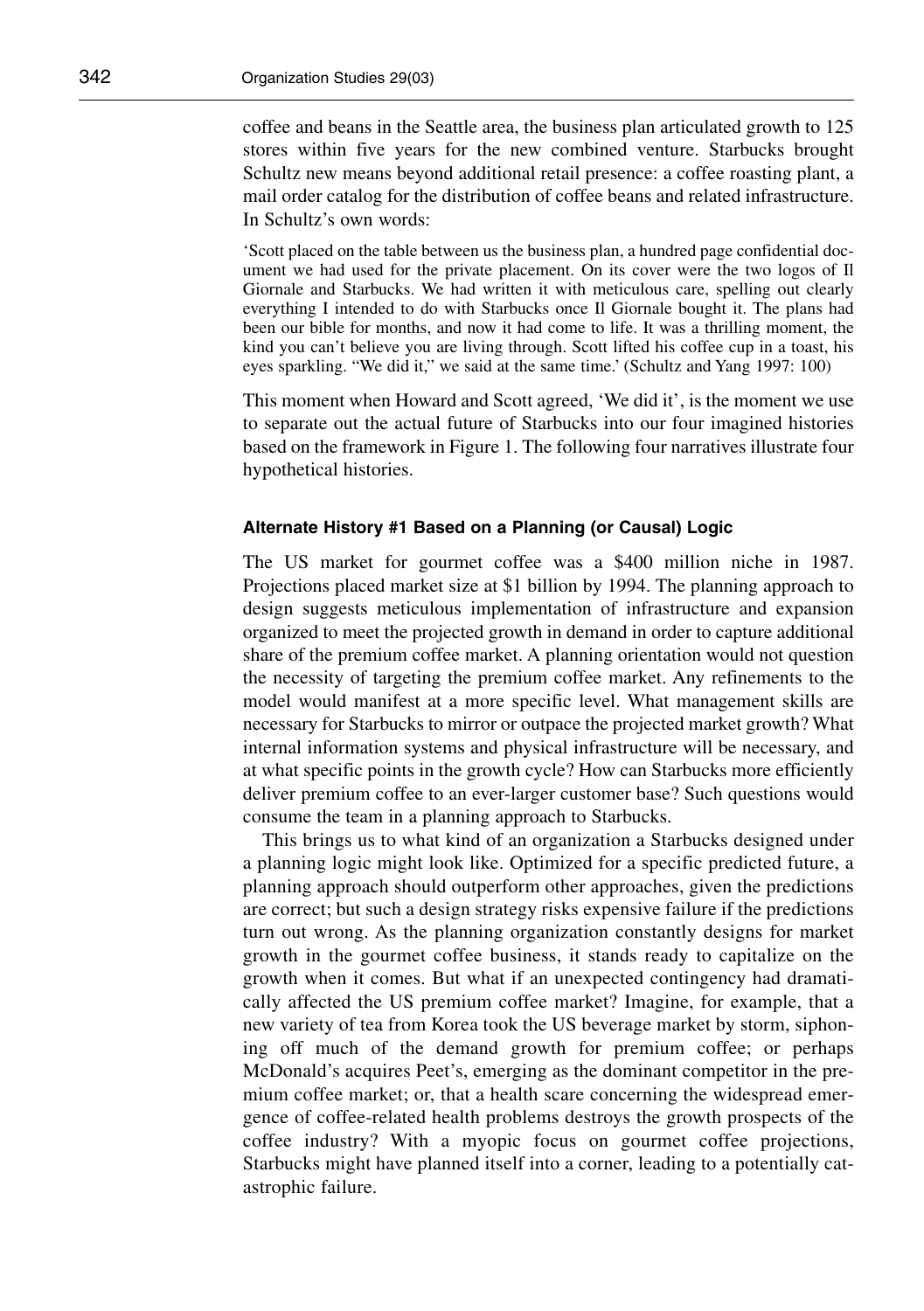## **Alternate History #2 Based on an Adaptive Logic**

The vast majority of coffee consumed in the US market in 1987 was instant coffee or inexpensive canned ground coffee. Based on an adaptive approach, questions driving organization design would revolve around how the firm can reactively position itself within an established but changing environment. Where do consumers buy coffee today? How do consumers prepare coffee today? Who are the current and expected players in the competitive landscape for beans and beverages, and how can we win additional market share from them? The adaptive version of Starbucks' history would produce an artifact dramatically different from the one we know today. What customers wanted in 1987 was premium instant Starbucks coffee on the shelves in grocery stores. An adaptive approach would have given them that. It would have resulted in Starbucks refocussing its business around grocery sales, not retail outlets. The key question an adaptive history draws us to is whether the premium coffee market we know today would have come to exist at all if Starbucks had designed its organization to be adaptive. This results in an interesting revision to one of the most famous arguments for the learning benefits of adaptation, which Mintzberg drew from Pascale's Honda story (Mintzberg 1996; Pascale 1996). According to Mintzberg, Honda planned badly, but learned well. The result was a new market in the US for small motorcycles. But what if Starbucks had learned well? What if Starbucks was well managed with regard to adaptation? The premium coffee market as we know it today would probably not exist.

## **Alternate History #3 Based on a Visionary Logic**

Even prior to Howard Schultz joining or later buying Starbucks, the product vision for Starbucks was to deliver the rich, dark-roasted European coffee experience to the US market. Starbucks designed exclusively to a visionary strategy would be a purist institution. A long list of questions would not even be open to conversation among Starbucks managers under a visionary design approach; they would simply be rejected by an organization designed to strictly fulfill Schultz's original vision. Would Starbucks offer non-coffee products? No. If this was the case then Starbucks' successful joint venture with Dreyer's into Starbucks-branded ice cream products would have never occurred. Would Starbucks have experimented with new beverages that did not meet the vision of the management team? No. Then the firm's astonishingly successful joint venture with Pepsico to produce and market iced Frappuccino drinks (which proved wildly popular in the US and parts of Asia) would have never been brought to fruition. Would Starbucks have allowed individuals other than Starbucks 'partners' to prepare and dispense Starbucks products and more generally the Starbucks experience? No. Then Starbucks coffees would not be available in US grocery stores, thus denying the firm economies of scale and scope in its sourcing, roasting and distribution operations.

Starbucks would not be available in airports, hotels or anywhere else where the company could not directly manage the store operation (these sites are licensed to master franchisees globally). Starbucks still would not offer flavored syrup in coffee, or any low-fat alternatives to whole milk, let alone soy products or chai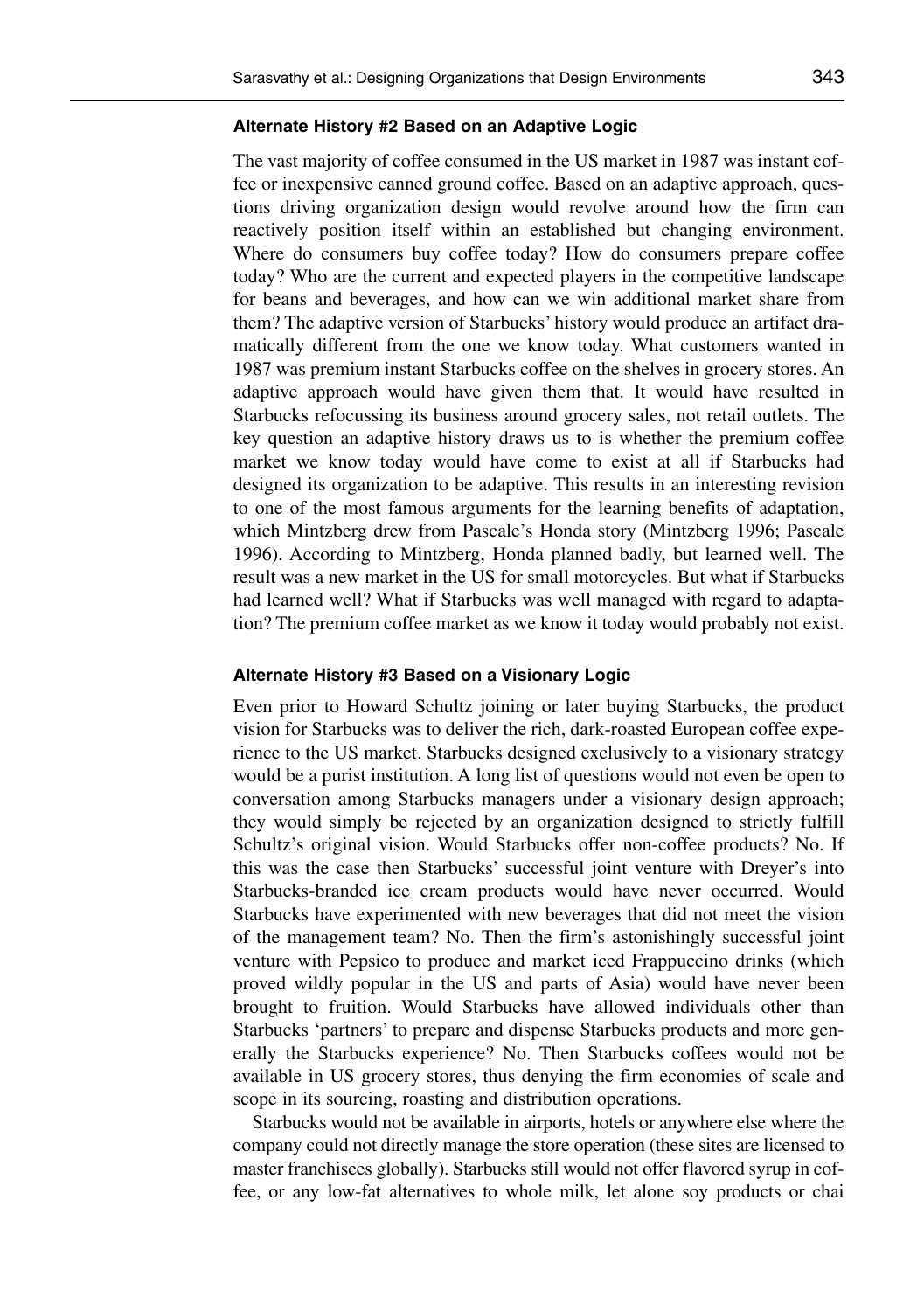(Schultz and Yang 1997). Under this visionary scenario, Starbucks might have a higher satisfaction rating with a hardcore customer niche. The brand might be more exclusive but probably a lot less valuable. And thus the firm's market environment would be notably different because many recent innovations in the US coffee market have been *results* of Starbuck's enterprise, and not its *drivers.*

## **Alternate History #4 Based on a Transformative (or Effectual) Logic**

At inception, Starbucks was created with a transformative approach. While isolated specialty providers of premium coffee existed prior to Starbucks, reliable demand for premium coffee in Seattle had not been established. But once the model proved repeatable, Schultz and his associates were able to take their results to investors and attract money for expansion. What would Starbucks have looked like had Shultz adopted a thoroughgoing transformative approach to organization design? He would have begun by assessing his means. On the date of the merger, new means of expert roasters, bean roasting equipment, additional retail outlets, a new brand, additional people all with expertise, and sheer critical mass all became newly available. Using a transforming approach, he and his team would have begun asking different questions — predominantly, what else can we do with the means now available to us? What can we do today that we could not do yesterday? How might our means be combined in new ways to create new artifacts? What potential partners are knocking on the door to expand our set of means and our opportunity set? And more generally, how can we impact the future in ways valuable to our stakeholders and what they care about?

The imagined history of a transforming Starbucks would include even more creativity than the firm has exhibited in the 'real' history we know. More experiments, some of which fail, but none of which fail at a magnitude that threatens the organization; and others, successful, but taking the organization in some completely different directions. Artifacts created through these questions could range from the mundane to the amazing. Jerry Baldwin, a founder of Starbucks, was also a founder of the Red Hook Microbrewery. Perhaps Starbucks would have created alcoholic coffees and liquors. Given the Italian connection with Il Giornale, Starbucks might have become an importer of other Italian lifestyle products such as kitchenware and household furniture. Starbucks might even have gotten into the music business as a result of customer attraction to the atmosphere created in the retail outlets. Perhaps it would have launched other ventures to leverage consumer attractiveness of 'third places' (Oldenburg 2002), ending up as the largest chain of bars in the US.

## **Back to the Actual History of Starbucks**

The Starbucks we see today is an artifact of organizational design that includes varying degrees of all four elements. Planning was an important element, but so was transformation. In fact, in Starbucks today, coffee liquor, Italian pottery and kitchen utensils, and a variety of jazz, acoustic and custom-designed CDs, *are* all part of the business mix.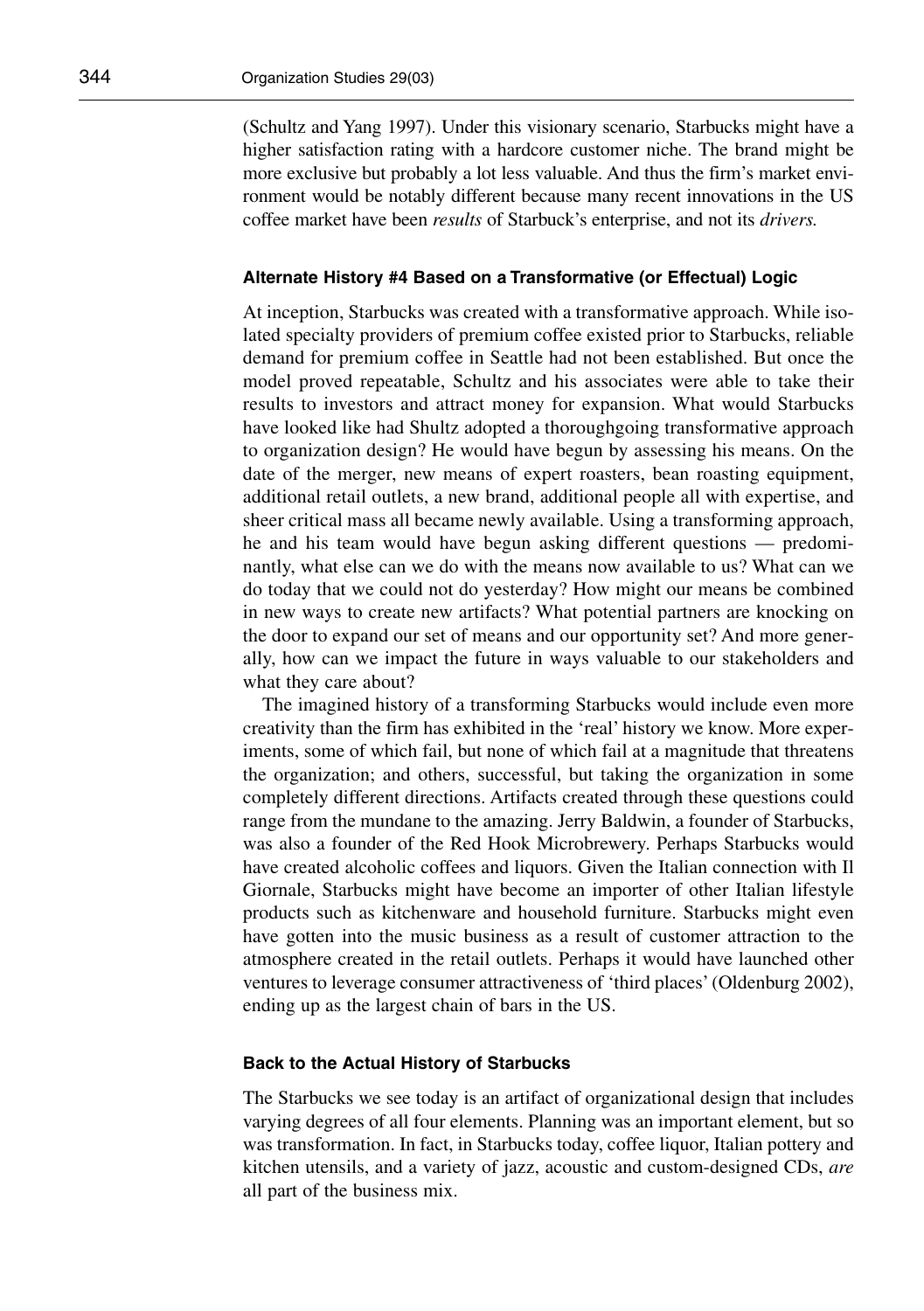Starbucks chose to approach organization design.

The major assumption driving the four hypothetical accounts above is that Starbucks and its environment do, and did, interact with *each other* in important ways. Therefore, different Starbucks designs result in different organizational environments. Organization and environment roll backwards and forwards into each other in an interactive and iterative process, with the 'visible' artifact design being constantly refined and redefined at the interface between its inner environment and its external environment. Alternate histories conspicuously highlight the interaction between different organizational designs and different

market designs. By exploring these alternatives, we can see that it mattered how

## **Research Implications**

Several authors in the field of organization design have suggested that the field should be more concerned with practice-relevant construction principles and design rules and less concerned with descriptive theory-building. Effectuation represents one such set of principles 'field-tested and grounded' in the practice of entrepreneurial expertise (Van Aken 2004: 219). This bundle of rules specifically deals with emergence, i.e. work in generating new possibilities (Garud et al. 2006: 277). Effectuation may be called a logic because it is a coherent system of principles that are inherently interrelated, internally consistent and collectively independent (i.e. do not rely on ad hoc outside assumptions). It fits in spirit with Romme and Endenburg's (2006: 287) argument in favor of coherent systems of construction principles, and Brusoni and Prencipe's (2006) emphasis on design rules as principles that define and allocate various functions within systems of modules. And finally, it exemplifies Worren et al.'s (2002) notion of *pragmatic validity* in that the principles of effectuation have been found by expert entrepreneurs to pass the test of 'will it work?' rather than just whether it is valid or true in a theoretical sense only (Romme 2003: 558). In sum, effectuation is not merely a *theory*, i.e. a statement about the truth or otherwise of a phenomenon in the world. It is also an internally consistent set of ideas that forms a clear basis for action upon the world.

The ideas we have presented in this paper present several opportunities for future research, both in organizational studies and in design science methods. There is at least one major avenue for synthesis between effectual entrepreneurial practice and findings in organizational design studies. And that has to do with the 'lock-in' effect discussed by Boland and Collopy (2004) in terms of liquid and crystallized states. Romme and Endenburg (2006) found evidence of this in their study of circular design. We suspect a similar moment of crystallization occurs in the development of a new venture into a large and bureaucratic organization, in other words a 'successful' company. The term 'lock-in' refers to the fact that early choices in the design process end up constraining later possibilities in the development of the project or venture. The history of entrepreneurship abounds with anecdotal evidence of this lock-in effect. It is argued, for example, that most high-potential new ventures fail not due to mismanagement or lack of resources or market changes, but due to a falling out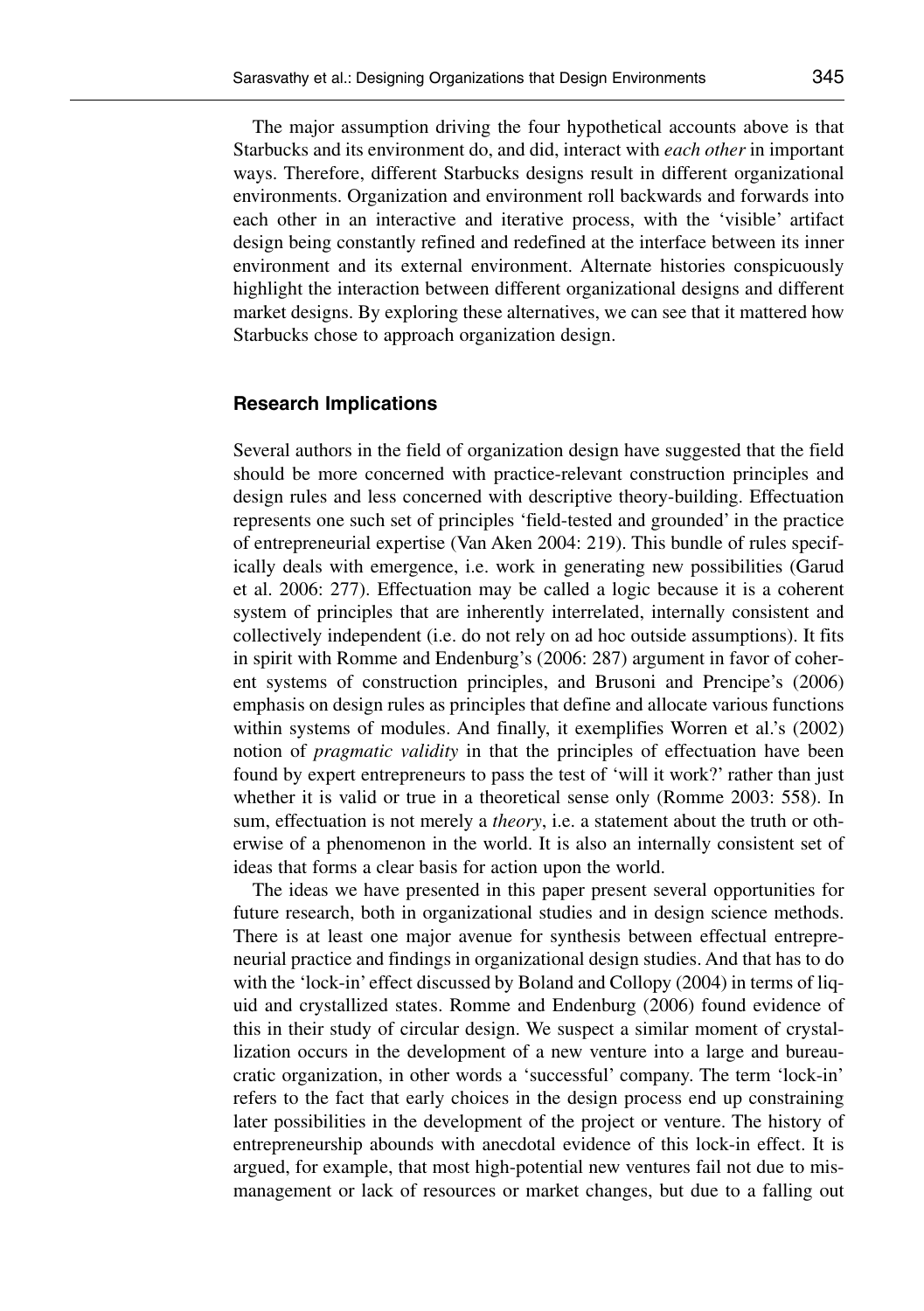between founding partners. Early partnership agreements often create boundaries that limit later growth possibilities. Venture capitalists therefore end up firing founders in the attempt to break out of these boundaries. It would be interesting to compare venture capital practice with management practices in design projects similarly struggling with lock-in effects.

Another modest contribution we hope to have made through this paper has to do with the use of alternate history methodology in the organizational design setting. We believe that the very notion of 'design' lends itself naturally to the use of alternate history as a research tool. Since design invariably has to do with open-ended possibilities rather than choice between pre-set alternatives, design can almost always be operationalized as the crook from which the tree of history can branch out in a wide variety of ways. Tracing out relevant paths not traversed instead of confining research to the one 'true' history that actually happened could be a very useful tool in developing valuable design criteria and to connect them in meaningful ways to relevant consequences of interest both in theory development and practice. Sometimes, the dog that did not bark is the most valuable clue in solving the mystery.

Scholars embracing a design science approach to organizational studies recognize the importance of putting together organizational 'science' with organizational 'practice' in a rigorous yet useful manner. Our effort in this paper has been to provide an instance of such a fertile collaboration in the new venture setting. It turns out here that the designers of entrepreneurial artifacts not only design new firms, they also design new environments. And when they succeed as designers of lasting ventures, they often end up designing the very environments we live in. And through the design principles they employ they sometimes rebuild the very coordinates of our existence: who we are and who we can become; what we know and what we can learn; whom we interact with and whom we can find no time for.

A design approach to organizational science in this setting, therefore, is particularly crucial not only in highlighting current practice, but also in helping formulate pedagogical endeavors to shape the future of designs and designers alike.

We would like to acknowledge the assistance of the Darden Foundation, Batten Institute, Anil Menon and the reviewers.

1 We are grateful to an anonymous reviewer for pointing to the distinction between effectuation and the concept of abduction, which is widely used in the literature on design (Warfield 1994; Margolin and Buchanan 1995). Abduction is inference to the best explanation of a set of facts (Josephson and Josephson 1994; Walton 2005). We think abduction is a cognitive operation that may be related in some ways to the literature on entrepreneurial discovery (Kirzner 1997). Effectuation, on the other hand, is fundamentally premised on action: it is a logic for a stream of actions the entrepreneur undertakes.

**Notes**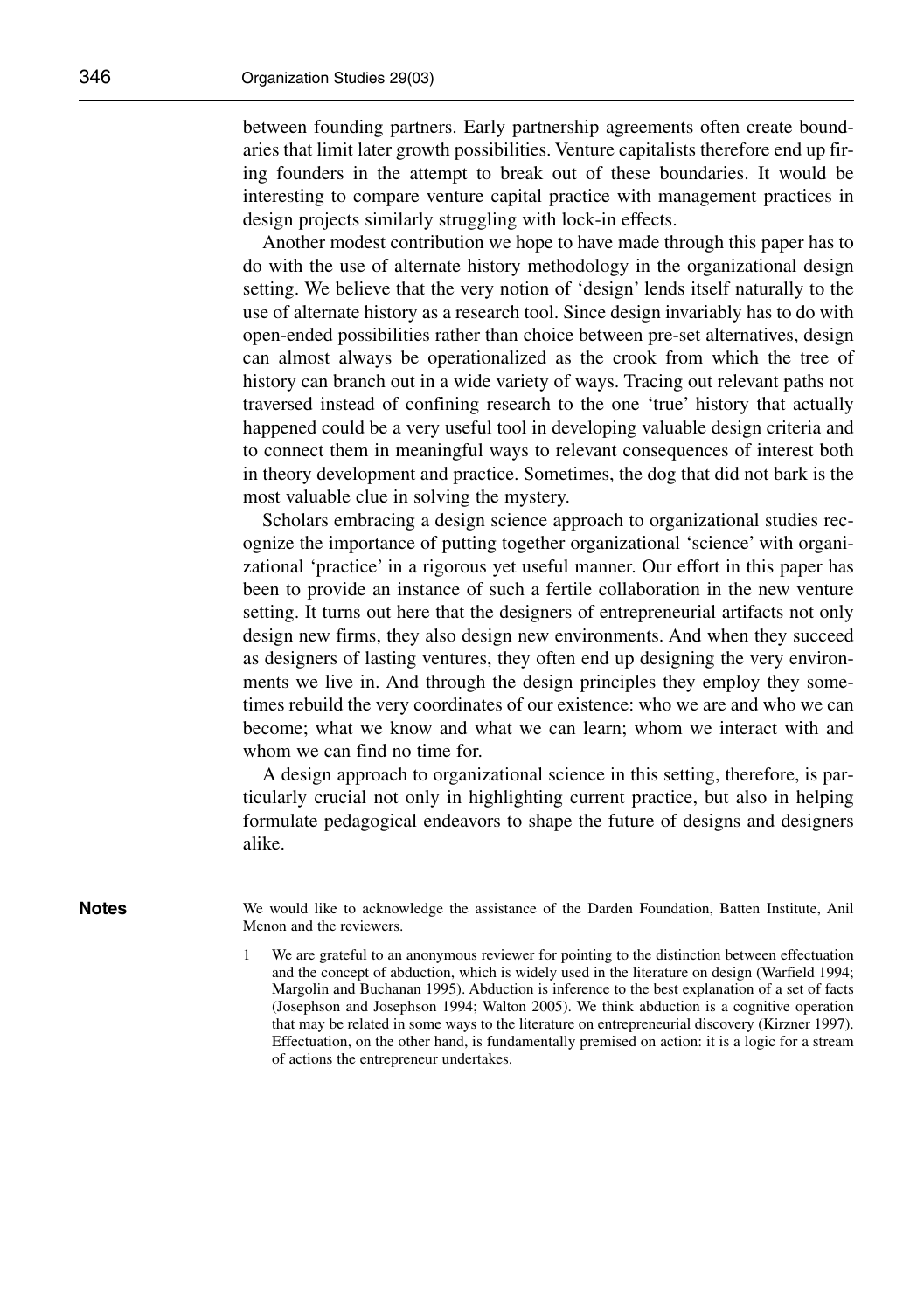$\top$ 

| <b>References</b> | Black, Donald<br>'Dreams of pure sociology'.<br>2000<br>Sociological Theory 18/3: 343.<br>Boland, Richard J., and Fred Collopy, <i>editors</i><br>2004 Managing as designing. Stanford,<br>CA: Stanford University Press.<br>Brusoni, Stefano, and Andrei Prencipe<br>2006<br>'Making design rules: A multidomain<br>perspective'. Organization Science<br>17: 179-189.<br>Carney, Michael, and Eric Gedajlovic<br>2002 The co-evolution of institutional<br>environments and organizational<br>strategies: The rise of family<br>business groups in the ASEAN<br>region'. Organization Studies<br>$23:1-29.$<br>Child, John<br>'Organization structure, environment<br>1972<br>and performance: The role of<br>strategic choice'. Sociology<br>$6/1: 1-22.$<br>Dew, Nicholas<br>2003<br>'Lipsticks and razorblades: How the<br>auto ID center used pre-commitments<br>to build the internet of things'.<br>Dissertation, Darden Graduate<br>School of Business Administration.<br>Charlottesville, VA: University of<br>Virginia.<br>Dunbar, Roger L. M., and William H.<br><b>Starbuck</b><br>2006<br>'Learning to design organizations and<br>learning from designing them'. | Glimcher, Paul W.<br>Decisions, uncertainty, and the brain:<br>2003<br>The science of neuroeconomics.<br>Cambridge, MA: MIT Press.<br>Hagedoorn, John, and Geert Duysters<br>'External sources of innovative<br>2002<br>capabilities: The preference for<br>strategic alliances or mergers and<br>acquisitions'. Journal of Management<br>Studies 29/2: 167-188.<br>Hannan, Michael T., and John Freeman<br>1977<br>The population ecology of<br>organizations'. American Journal of<br>Sociology 82: 929–964.<br>Horgan, John<br>1999<br>The undiscovered mind: How the<br>human brain defies replication,<br>medication, and explanation. New<br>York: Free Press.<br>Josephson, John R., and Susan G. Josephson,<br>editors<br>1994<br>Abductive inference: Computation,<br><i>philosophy, technology.</i> Cambridge,<br>UK: Cambridge University Press.<br>Kirsch, Irving, and Steven J. Lynn<br>'Automaticity in clinical psychology'.<br>1999<br>American Psychologist 54:<br>504-515.<br>Kirzner, Israel<br>'Entrepreneurial discovery and the<br>1997<br>competitive market process: An<br>Austrian approach'. Journal of<br>Economic Literature 35: 60-85.<br>Knight, Frank H. |
|-------------------|---------------------------------------------------------------------------------------------------------------------------------------------------------------------------------------------------------------------------------------------------------------------------------------------------------------------------------------------------------------------------------------------------------------------------------------------------------------------------------------------------------------------------------------------------------------------------------------------------------------------------------------------------------------------------------------------------------------------------------------------------------------------------------------------------------------------------------------------------------------------------------------------------------------------------------------------------------------------------------------------------------------------------------------------------------------------------------------------------------------------------------------------------------------------------------|-----------------------------------------------------------------------------------------------------------------------------------------------------------------------------------------------------------------------------------------------------------------------------------------------------------------------------------------------------------------------------------------------------------------------------------------------------------------------------------------------------------------------------------------------------------------------------------------------------------------------------------------------------------------------------------------------------------------------------------------------------------------------------------------------------------------------------------------------------------------------------------------------------------------------------------------------------------------------------------------------------------------------------------------------------------------------------------------------------------------------------------------------------------------------------------------|
|                   | Organization Science 17/2:171-178.<br>Fodor, Jerry A.<br>1983 The modularity of mind: An essay on<br>faculty psychology. Cambridge, MA:<br>MIT Press.<br>Folger, Robert, and Carmelo J. Turillo<br>'Theorizing as the thickness of<br>1999<br>thin astraction'. Academy of<br>Management Review 24/4:<br>742–758.<br>Friedman, Milton<br>The methodology of positive<br>1953<br>economics' in <i>Essays in positive</i><br>economics. 3–43. Chicago:<br>University of Chicago Press.<br>Garud, Raghu, Arun Kumaraswamy, and<br>V. Sambamurthy<br>2006 'Emergent by design: Performance<br>and transformation at Infosys<br>Technologies'. Organization Science<br>$17: 277 - 286.$                                                                                                                                                                                                                                                                                                                                                                                                                                                                                              | 1921<br>Risk, uncertainty and profit. New<br>York: Houghton Mifflin.<br>Koehn, Nancy F.<br>Brand new: How entrepreneurs<br>2001<br>earned consumers' trust from<br>Wedgwood to Dell. Boston,<br>MA: Harvard Business School<br>Press.<br>LeDoux, Joseph E.<br>1996 The emotional brain: The mysterious<br>underpinnings of emotional life. New<br>York: Simon & Schuster.<br>Mantegna, Rosario N., and Harry E. Stanley<br>An introduction to econophysics:<br>2000<br>Correlations and complexity in<br><i>finance</i> . Cambridge, UK: Cambridge<br>University Press.<br>March, James G.<br>'The technology of foolishness' in<br>1982<br>Ambiguity and choice in<br><i>organizations</i> . March, James G. and                                                                                                                                                                                                                                                                                                                                                                                                                                                                       |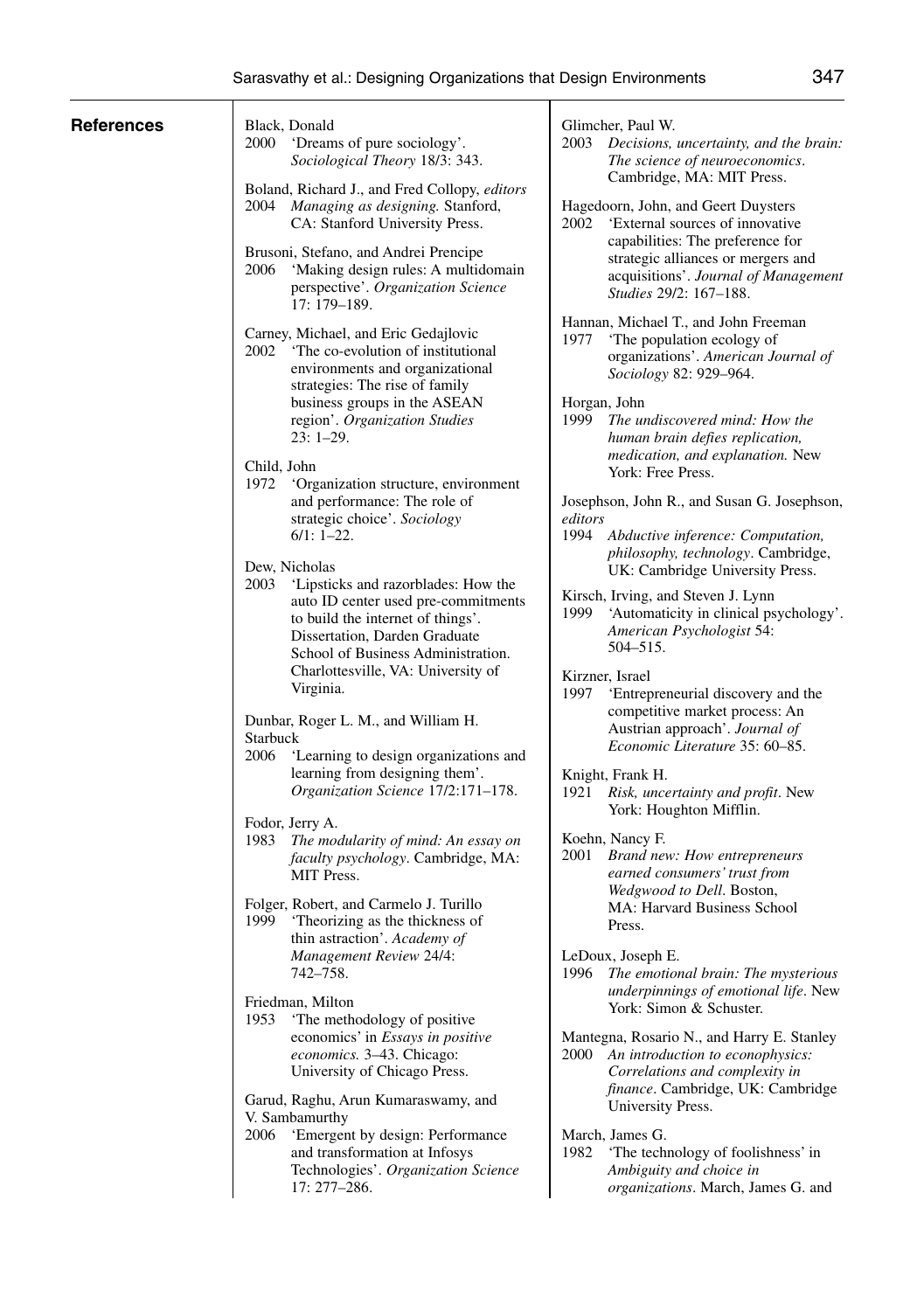|                                                    | Johann P. Olsen (eds), 69-81.<br>Bergen, Norway: Universitetsforlaget.                                                                                                                                                                         |  |
|----------------------------------------------------|------------------------------------------------------------------------------------------------------------------------------------------------------------------------------------------------------------------------------------------------|--|
| Margolin, Victor, and Richard Buchanan,<br>editors |                                                                                                                                                                                                                                                |  |
| 1995                                               | Discovering design: Explorations in<br>design studies. Chicago: University<br>of Chicago Press.                                                                                                                                                |  |
| 1980                                               | Mayhew, Bruce H.<br>'Structuralism versus individualism:<br>Part 1, Shadowboxing in the dark'.<br>Social Forces 59/2: 335-375.                                                                                                                 |  |
| 1996                                               | Mintzberg, Henry<br>'Learning 1, planning 0'. California<br>Management Review 38/4: 92-93.                                                                                                                                                     |  |
| 2003                                               | Nelson, Harold G., and Erik Stolterman<br>The design way: Intentional change<br>in an unpredictable world.<br>Englewood Cliffs, NJ: Educational<br>Technology Publications.                                                                    |  |
| 1982                                               | Nelson, Richard R., and Sidney G. Winter<br>An evolutionary theory of economic<br>change. Cambridge, MA: Belknap.                                                                                                                              |  |
| 2002                                               | Oldenburg, Ray<br>Celebrating the Third Place:<br>Inspiring stories about the 'Great<br>Good Places' at the heart of our<br>communities. New York: Marlowe<br>& Company.                                                                       |  |
| 1996                                               | Pascale, Richard T.<br>'The Honda effect'. California<br>Management Review 38/4: 80-91.                                                                                                                                                        |  |
| 2003                                               | Read, S., Robert Wiltbank, and Saras D.<br>Sarasvathy[not cited]<br>'What do entrepreneurs really learn<br>from experience? The difference<br>between expert and novice<br>entrepreneurs'. Frontiers of<br>Entrepreneurship Research 22/1: 28. |  |
| 2003                                               | Romme, A. Georges L.<br>'Making a difference: Organization<br>as design'. Organization Science<br>14: 558-573.                                                                                                                                 |  |
| Endenburg<br>2006                                  | Romme, A.Georges L., and Gerard<br>'Construction principles and design<br>rules in the case of circular design'.<br>Organization Science 17: 287-297.                                                                                          |  |
| 1998                                               | Sarasvathy, Saras D.<br>'How do firms come to be? Towards<br>a theory of the prefirm'. Dissertation,<br>Carnegie Mellon University,<br>Pittsburgh, PA.                                                                                         |  |
| 2001                                               | Sarasvathy, Saras D.<br>'Causation and effectuation: Toward                                                                                                                                                                                    |  |

a theoretical shift from economic

inevitability to entrepreneurial contingency'. *Academy of Management Review* 26/2:  $243 - 263$ 

Sarasvathy, Saras D. 2007 *Effectuation: Elements of entrepreneurial expertise* . Cheltenham, UK: Routledge.

Sarasvathy, Saras D., and Nicholas Dew 2005a 'Entrepreneurial logics for a technology of foolishness'. *Scandinavian Journal of Management* 21: 385–406.

Sarasvathy, Saras D., and Nicholas Dew 2005b 'New market creation through transformation'. *Journal of Evolutionary Economics* 15: 533–565.

Sarasvathy, Saras D., Herbert A. Simon, and Lester Lave[not cited]

1998 'Perceiving and managing business risks: Differences between entrepreneurs and bankers'. *Journal of Economic Behavior and Organization* 33/2: 207–225.

Sarasvathy, Saras D., and Herbert A. Simon

2000 'Effectuation, near-decomposability, and the creation and growth of entrepreneurial firms'. *First Annual Research Policy Technology Entrepreneurship Conference* , University of Maryland, USA.

Schultz, Howard, and Don J. Yang 1997 *Pour your heart into it: How Starbucks built a company one cup at a time*. New York: Hyperion.

Simon, Herbert A. 1959 'Theories of decision making in economics and behavioral science'. *American Economic Review* 49: 253–283.

Simon, Herbert A.

1996 *The sciences of the artificial* . Cambridge, MA: MIT Press.

Simon, Herbert A. 1998 'Economics as a historical science'. *Theoria* 13/32: 241–260.

Starbuck, William H., and Paul C. Nystrom 1981 'Why the world needs organisational design'. *Journal of General Management* 6/3: 3–17.

Thomas, Kenneth W., and Walter G. Tymon 1982 'Necessary properties of relevant research: Lessons from recent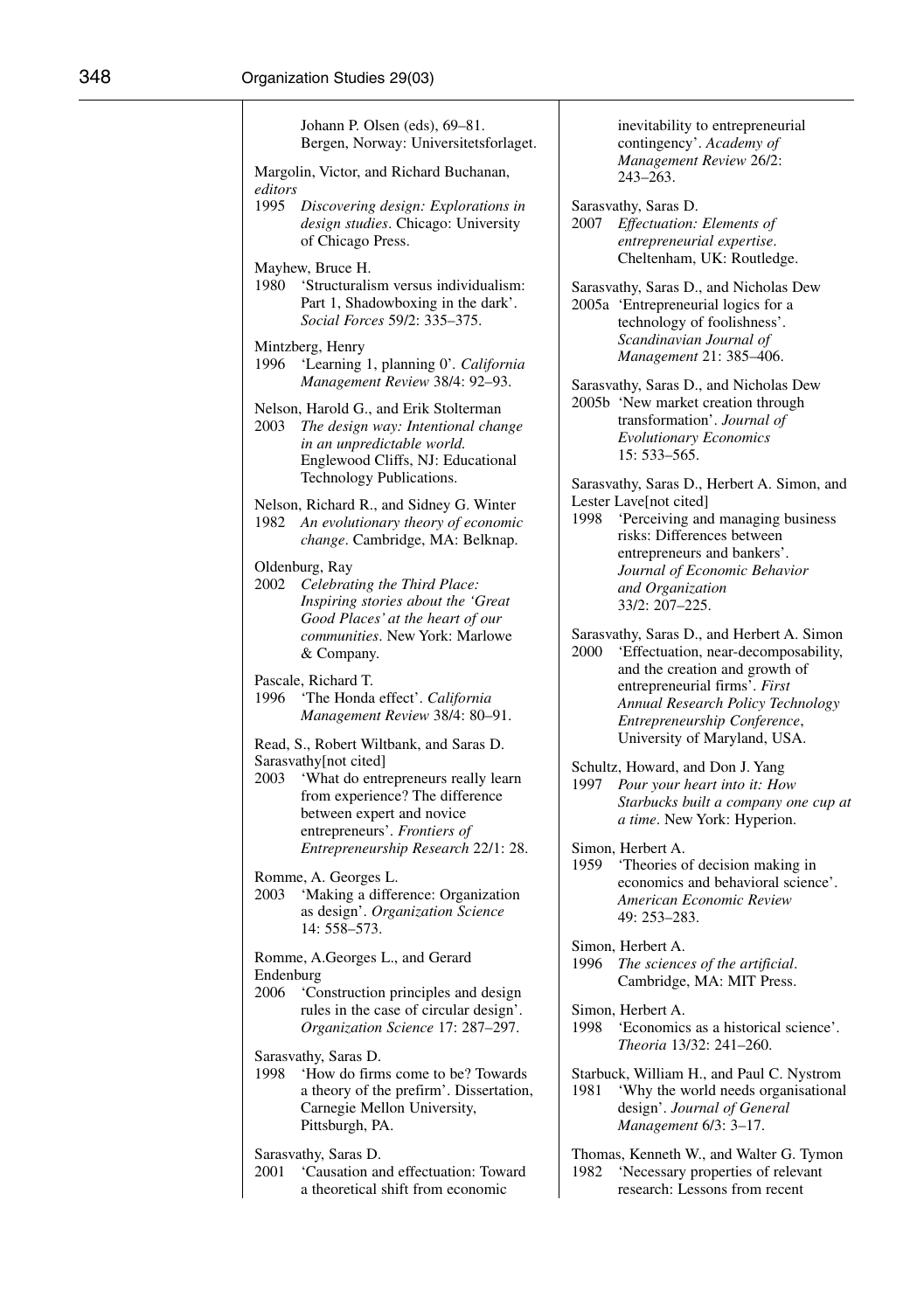|                                                                                                                                                                                                           | criticisms of the organizational<br>sciences'. Academy of Management<br>Review 7/3: 345-352.<br>Tooby, John, and Leda Cosmides<br>The psychological foundations of<br>1992<br>culture' in The adapted mind:<br>Evolutionary psychology and the<br>generation of culture. Barkow,<br>Jerome H., Leda Cosmides and John<br>Tooby (eds) 19–136. New York:<br>Oxford University Press.                                                           | Warfield, John N.<br>1994<br>A science of generic design:<br>Managing complexity through<br>systems design, second edition.<br>Ames, IA: Iowa State University<br>Press.<br>Wegner, Daniel M.<br>2003<br>'The mind's best trick: How we<br>experience conscious will'. Trends<br>in Cognitive Sciences 7/2:<br>$65 - 69.$                                                        |
|-----------------------------------------------------------------------------------------------------------------------------------------------------------------------------------------------------------|----------------------------------------------------------------------------------------------------------------------------------------------------------------------------------------------------------------------------------------------------------------------------------------------------------------------------------------------------------------------------------------------------------------------------------------------|----------------------------------------------------------------------------------------------------------------------------------------------------------------------------------------------------------------------------------------------------------------------------------------------------------------------------------------------------------------------------------|
|                                                                                                                                                                                                           | Vaihinger, Hans<br>The philosophy of 'as if': A system of<br>1925<br>the theoretical, practical and<br>religious fictions of mankind. New<br>York: Harcourt, Brace.<br>Van Aken. Joan E.<br>'Management research based on the<br>2004<br>paradigm of the design sciences: The<br>quest for tested and grounded<br>technological rules'. Journal of<br>Management Studies 41: 219-246.<br>Wallace, Doris B., and Howard E. Gruber,<br>editors | Weick, Karl E.<br>The social psychology of<br>1979<br>organizing. Reading, MA:<br>Addison-Wesley.<br>Wilson, Edward O.<br>1980<br>Sociobiology. Cambridge, MA:<br>Belknap.<br>Wiltbank, Robert, Nicholas Dew, Stuart<br>Read, and Saras D. Sarasvathy<br>'What to do next? The case for non-<br>2006<br>predictive strategy'. Strategic<br>Management Journal 27/10:<br>981-998. |
| 1992<br>Creative people at work: Twelve<br>cognitive case studies. Oxford:<br>Oxford University Press.<br>Walton, Douglas<br>Abductive reasoning. Tuscaloosa, AL:<br>2005<br>University of Alabama Press. | Worren, Nicolay A., Karl Moore, and<br><b>Richard Elliott</b><br>'When theories become tools:<br>2002<br>Toward a framework for pragmatic<br>validity'. Human Relations<br>55/10: 1227-1250.                                                                                                                                                                                                                                                 |                                                                                                                                                                                                                                                                                                                                                                                  |

Saras D. Sarasvathy, Ph.D. is an Associate Professor at the Darden Graduate School of Business Administration. She teaches courses in entrepreneurship and ethics in Darden's MBA and doctoral programs. Her research focuses on the cognitive basis for highperformance entrepreneurship. She has published in various scholarly journals, including the *Academy of Management Review*, *Strategic Management Journal*, *Journal of Business Venturing* and *Journal of Evolutionary Economics*. Her first book, Effectuation: Elements of Entrepreneurial Expertise is being published by Edward Elgar. *Address:* Darden Graduate School of Business Administration, University of Virginia, PO Box 6550, Charlottesville, VA 22906, USA. *Email*: sarasvathys@darden.edu **Saras D. Sarasvathy**

Nicholas Dew is an Assistant Professor of Strategic Management at the Naval Postgraduate School, Monterey, CA. His research focuses on entrepreneurial cognition and industry evolution. He has a Ph.D. in Management from the University of Virginia and an MBA from Darden. Before entering academia, he spent eight years working internationally in the oil industry. His work has been published in several academic journals, including *Strategic Management Journal*, *Journal of Business Venturing, Entrepreneurship Theory and Practice*, *Journal of Economic Behavior and Organization*, *Journal of Business Ethics*, *Journal of Evolutionary Economics, Industrial and Corporate Change,* and *Organization Studies*. *Address:* Naval Postgraduate School, University Circle, Monterey, CA 93943 USA. *Email*: ndew@nps.edu **Nicholas Dew**